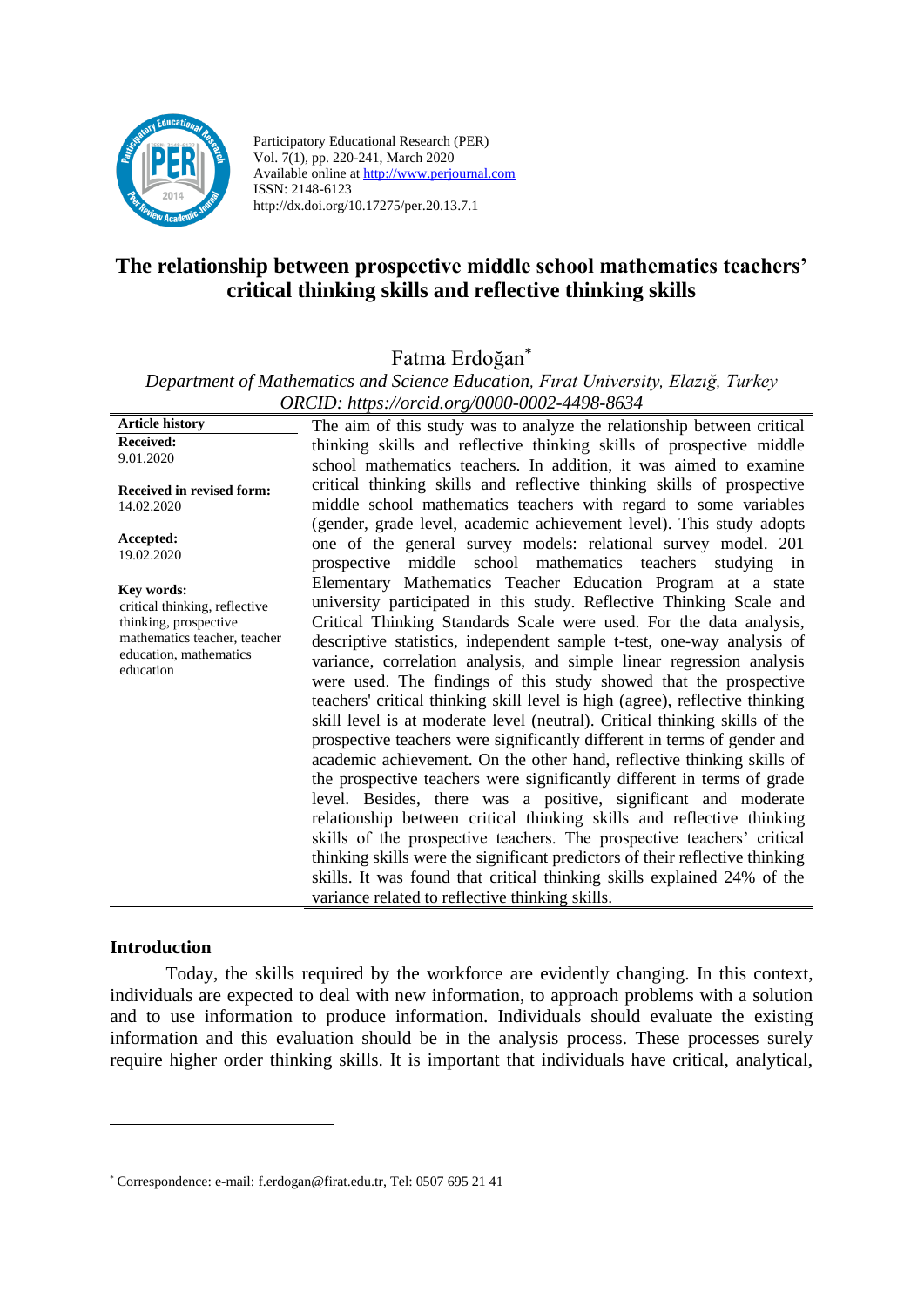creative and reflective thinking skills within the context of higher order thinking skills (Kurt, 2018; OECD, 2017; Pretorius, van Mourik, & Barratt, 2017).

Critical thinking (CT) and reflective thinking (RT) skills, which are the higher order thinking skills, are skills that improve students' learning of mathematics and thus considered as crucial elements of instruction in mathematics education (Cutts, 2018; Sezer, 2008). CT and RT also have an important place in the field of teacher education. The reason behind this is if prospective teachers are raised as reflective and critical thinkers, they can also create classroom environments that will develop the CT and RT skills of students in their own classes (Rott & Leuders, 2017; Williams, 2005). To that end it is considered important to examine the levels of CT and RT skills of prospective mathematics teacher and the relationship between these two skills.

### *Theoretical background*

### *CT and RT skills and important for mathematics education*

In today's world, one of the thinking skills that individuals should have is CT. In the information of the World Economic Forum in 2020, it is seen that the CT skill is at the forefront amongst the skills that an individual should possess (Gray, 2016). CT is to develop a reasonable criterion in order to be able to monitor, analyze and evaluate ideas, opinions, events and facts in order to develop the individual's thinking (Paul & Elder, 2008). CT is also an active and organized mental process that aims to understand the facts and question relationships, taking into account the emotions and thoughts of the individual himself and the individuals with whom he interacts (Rainbolt & Dwyer, 2012). It also includes skills such as applying knowledge, adapting it to novel situations, analyzing causes, and evaluating ideas (Aizikovitsh-Udi & Cheng, 2015).

CT is one of the crucial ways of thinking in terms of mathematics education (Peter, 2012; Rott & Leuders, 2017). Here CT is a judgmental problem-solving process aimed at developing knowledge (Tiruneh, Verburgh, & Elen, 2014). Furthermore, CT is to reach the solution and verify the solution in the problem solving process (Palinussa, 2013). CT, associated with mathematical skills such as problem solving, logical thinking, questioning, and analysis, is an essential part of mathematics education (Su, Ricci, & Mnatsakanian, 2016; Tiruneh et al., 2014; Widana et al., 2018). The literature analysis reveals that mathematics achievement is positively associated with CT (Aizikovitsh & Amit, 2010; Chukwuyenum, 2013; Palinussa, 2013). It is also reported in the relevant literature that CT improves mathematical skills (Aizikovitsh-Udi & Cheng, 2015; Su et al., 2016; Sumarna & Herman, 2017). In addition, CT is not only important for learning mathematics but also for lifelong learning (Nosich, 2009; Williams, 2005).

RT, another high order thinking skill, is the questioning of the individual's experiences, his/her own thoughts, attitudes, knowledge and abilities, while evaluating a situation or problem (Rogers, 2001; Schön, 1987). Dewey (1933) defined RT as a special form of thinking and stated that learning consists of reflections on experiences. In the RT process, the basis of knowledge and beliefs are reviewed and evaluated (Alakawi, 2018). RT includes constructing hypotheses, testing hypotheses, inductive and deductive approaches (Bigge  $\&$ Shermis, 1999).

RT aims to expand the knowledge of the individual, intending to pave the way for self-



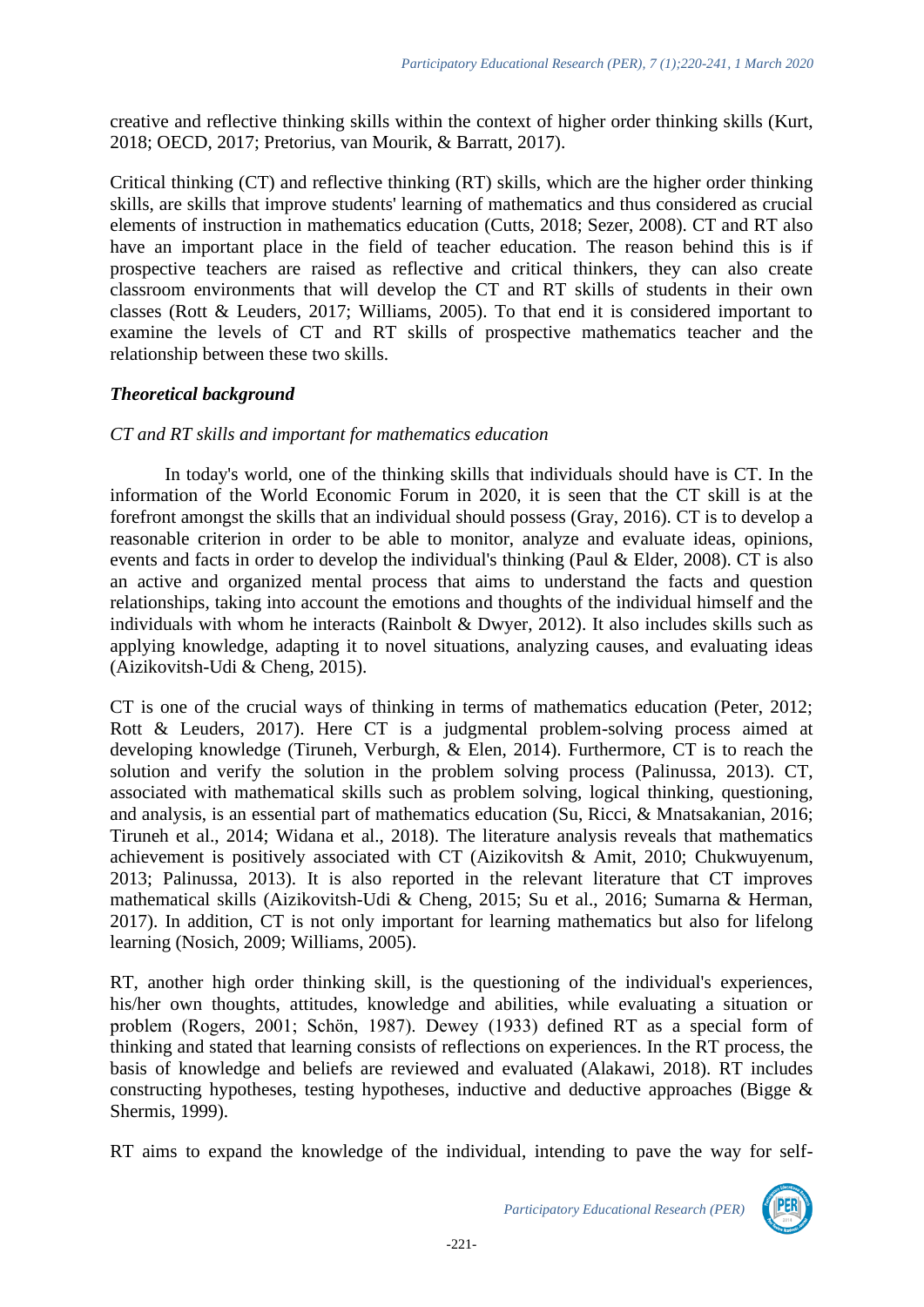discovery and development (Pretorius & Ford, 2016). Accordingly, RT provides more indepth learning via enhancing the quality of learning (Kurt, 2018). Thereupon, educational theorists and scholars recommend that students at all grade levels acquire reflective and higher order thinking skills (Dewey, 1933; Kuhn, 1990) as RT improves students' decision making skills (Kuhn, 1990).

One could safely say that RT is an important skill within the framework of mathematics education (Cutts, 2018) as well. According to Mezirow (1991), who argues that the RT process is related to problem solving, RT is the criticism of assumptions in the problem solving process. Schön (1987) emphasizes that the aim of RT is to grasp the problem and solve it effectively. Similarly, Kramarski, Weiss, and Sharon (2013) define RT as a critical review of the problem solving process. Some researchers (e.g., Kızılkaya & Aşkar, 2009; Paul & Elder, 2008) state that in the problem solving process, reflection is activated and RT involves problem solving. In addition, RT is a thinking skill that supports the development of meaningful learning in mathematics (Inoue & Buczynski, 2011). RT also boosts students' interest in solving mathematical problems and encourages students to do so (Cutts, 2018). Thusly, RT provides important opportunities for students to cope with mathematical problem solving. It improves students' thinking on the accuracy of problem solving too (Agustan, Juniati, & Siswono, 2016).

Taking the route of the constructivist approach, the development of CT and RT is considered as one of the aims of education (Başol & Evin-Gencel, 2013; Nosich, 2009). In fact mathematics curriculum in Turkey has been updated based on constructivism (Ministry of National Education [MoNE], 2018). This program aims to educate students as responsible individuals, who can think critically, who own problem solving and decision-making skills. Therefore, it is important to equip students with CT and RT skills in mathematics lessons.

# *Why are CT and RT skills important for prospective and practicing teachers?*

Researchers pinpoint that mentoring and support are essential in the development of CT and RT skills (Alakawi, 2018; Han & Brown, 2013; Khan, 2014; Pretorius & Ford, 2016). As a matter of fact, teachers are expected to create environments where students can express their opinions, evaluate and interpret them (MoNE, 2018). Hence it can be said that teachers have an important mission in developing students' CT and RT skills.

In the mathematics curriculum, the idea that rearing individuals with critical inquiry is fundamental in terms of the development and continuity of the society (MoNE, 2018). The role of teachers in the development of CT skills, which is very effective in students' learning mathematics and problem solving skills, is great. Having said that, first of all, teachers themselves are expected to carry CT skills (Rott & Leuders, 2017; Türnüklü & Yeşildere, 2005) as the design of learning environments to support students' CT takes place through teachers (Halpern, 2014; Han & Brown, 2013). Teachers indeed should play a guiding role for students to question knowledge in learning environments that will develop higher order thinking skills such as CT (Paul & Elder, 2008; Sezer, 2008). Provided that teachers support students to discuss issues in mathematics courses and create instructional plans that are research oriented, students' CT skills can improve (Aizikovitsh-Udi & Cheng, 2015). However, one of the problems reported in educating students who think critically in educational settings is the inadequacy of teachers' CT skills (Pretorius et al., 2017).

Another important thinking skill for teachers and prospective teachers is RT. In the

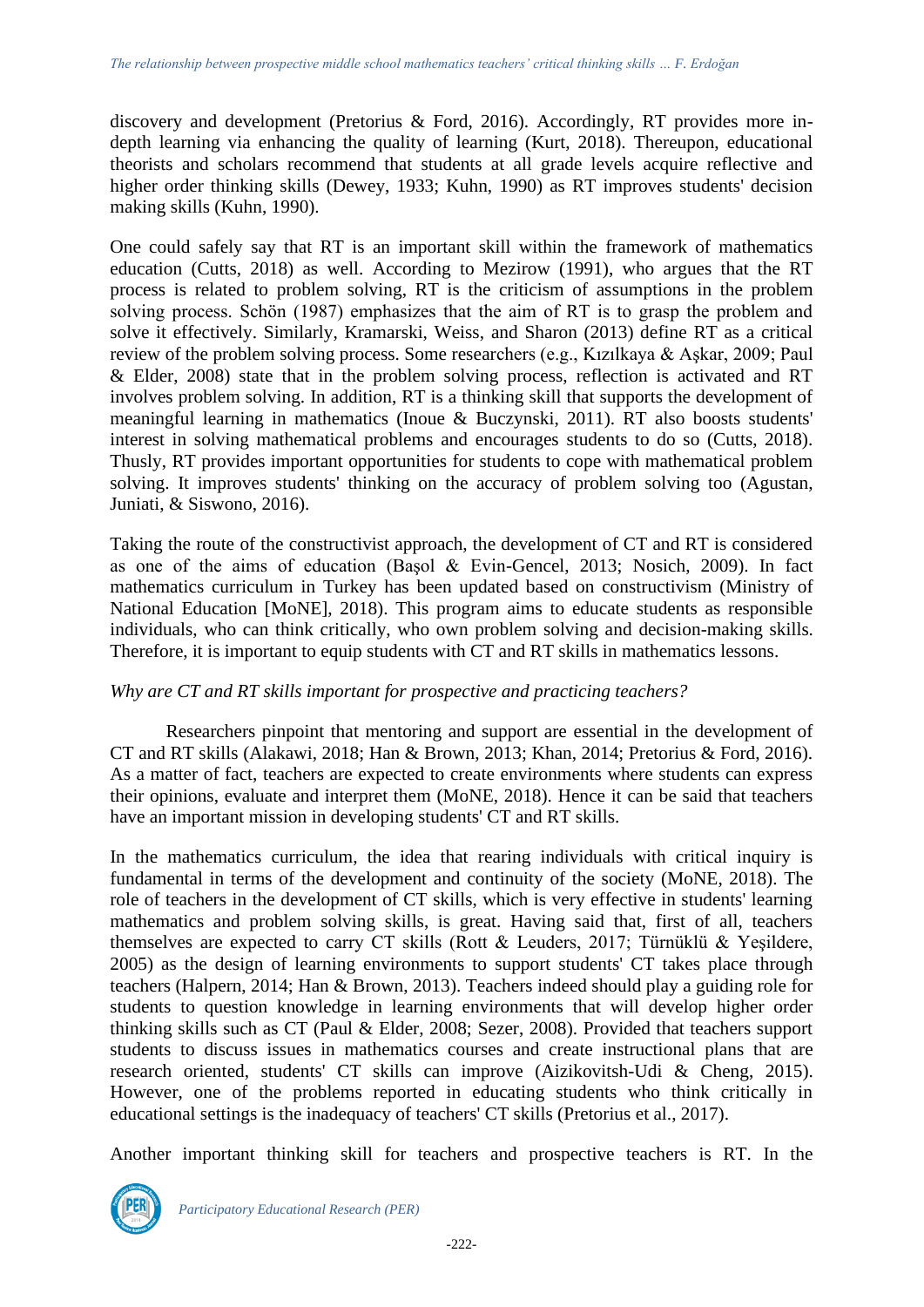international literature, it is underpinned that RT skills are one of the qualifications that teachers are to hold in both prospective and in-service teacher education (Lampert-Shepel & Murphy, 2018; National Board for Professional Teaching Standards, 2016; Yu & Chiu, 2019). In the updated "General Competencies of Teaching Profession" in Turkey, it is emphasized that teachers should be individuals who are open to continuous improvement (MoNE, 2017). "Continuous professional development" and "self-assessment" items are among the areas in which the General Competencies for Teaching Profession will be used. Indicating that RT is important for teachers, Dewey (1933) underlined once again that the professional development of teachers should be supported with a reflective approach and embraced this view. Reflective practices are used as a tool for the professional development of teachers (Alakawi, 2018; Yu, 2018). RT helps teachers in the process of examining and evaluating their experiences (Burgoyne & Chuppa-Cornell, 2018). Thence, teachers who can think reflectively learn from their experience and can improve their teaching skills over time (Hayden & Chiu, 2015). In line with what has been stated, it is significant to examine the CT and RT skills of prospective teachers in terms of taking precautionary measures.

### *Intersections between CT and RT skills*

CT and RT, which are considered important in mathematics education, are intertwoven skills (Choy & Oo, 2012). Researchers who define CT often times refer to RT skills (Ennis, 1996; Phan, 2009; 2011). Ennis (1996) discussed CT as a reflective and reasoning skill, concentrating upon deciding what to do or believe. Akin to that according to Phan (2009), CT is considered a higher level of RT, which includes why we perceive something, how we feel, how we behave and what we do. Besides, there are studies in the literature on reflective practices that develop CT. Accordingly, researchers state that the reflection of the individual through their experiences supports the development of CT skills (e.g., Erdogan, 2019; Gibbons & Gray, 2004; Jones, 2003; Yeh, 2004).

RT skills include CT, metacognitive thinking, problem solving and creative thinking. Whence an individual who can think reflectively also thinks critically (Yu, 2018; Yu & Chiu, 2019). It was announced that the opinions of Wilson and Jan (1993) also support this situation. According to Wilson and Jan (1993), RT is related to CT, as it calls for the skills of questioning, evaluation, editing, reasoning, developing hypotheses and predicting for the individual who can think reflectively establishes a relationship between his previous, present and future experiences and his ideas, questions, criticizes and evaluates himself and the situations. Besides, this individual can think critically and creatively. The relationship between RT and CT is also observed in the dimensions of RT. In studies on RT, Hatton and Smith (1995) declared four types of reflections: technical, descriptive, dialogic, critical. Researchers based on Mezirow's (1991) views on RT, classified RT at four different stages: habitual action, understanding, reflection, critical reflection (Kember, McKay, Sinclair, & Frances, 2008; Leung & Kember, 2003; Phan, 2011). According to this classification, critical reflection is the highest level of reflection. The critical reflection process develops the awareness of the teacher of the practices in the teaching process and changes his perspective. Wherefore, critical reflection triggers the teacher to make positive changes in teaching practices (Kember et al., 2008; Leung & Kember, 2003; Yost, Sentner, & Forlenza-Bailey, 2000). In summary, in the literature, it was witnessed that CT and RT skills are theoretically related yet it is considered important to question this relationship statistically.

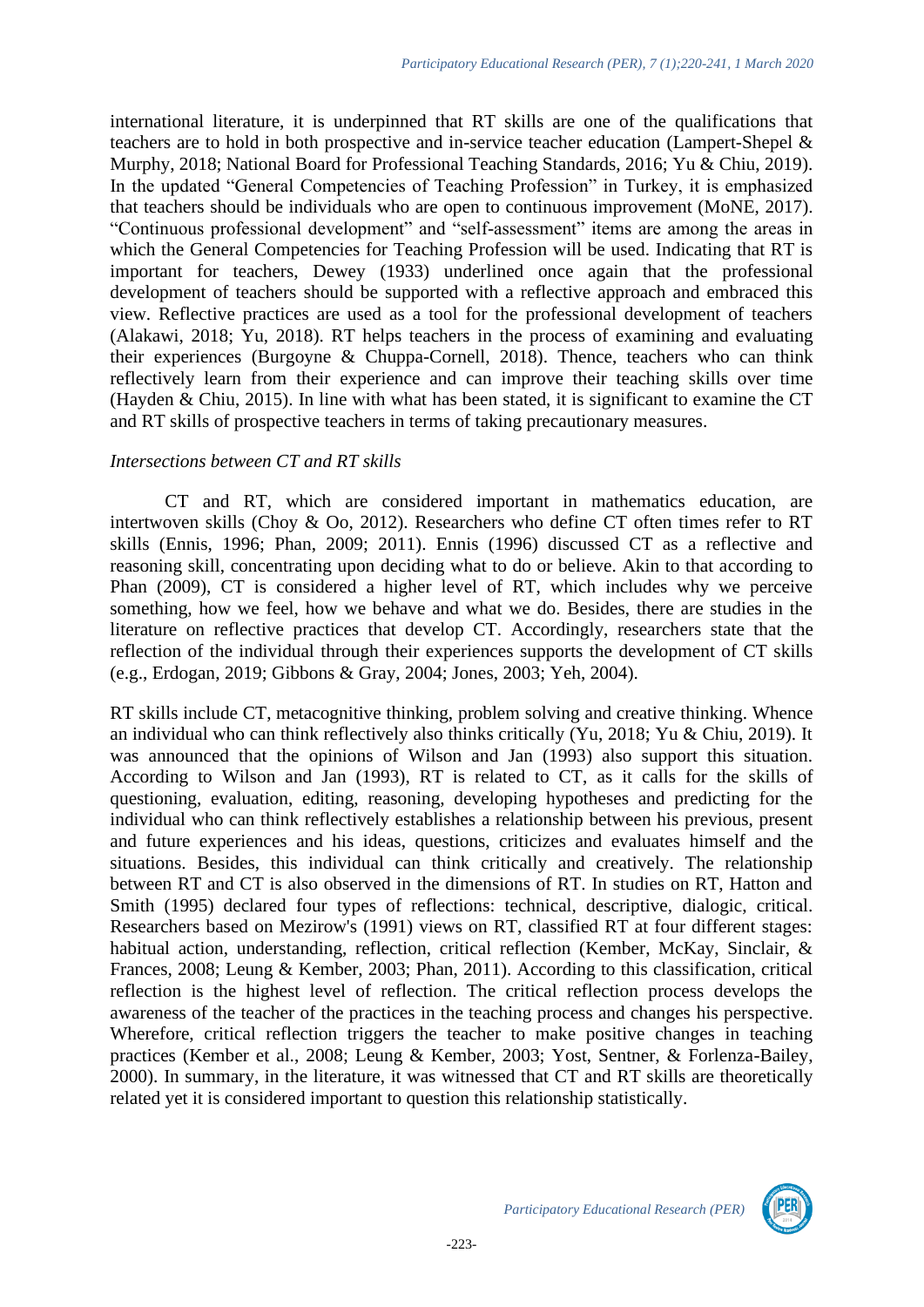### *The rationale and the aim of the study*

CT and RT skills of teachers and prospective teachers are considered important in terms of professional development and educational reforms (Aryani, Rais, & Wirawan, 2017; Burgoyne & Chuppa-Cornell, 2018; Choy & Oo, 2012; Ghanizadeh, 2017; Lampert-Shepel & Murphy, 2018; Yeh, 2004; Yu & Chiu, 2019). CT and RT skills, which are associated with the problem solving process and are higher order thinking skills, are also important in terms of mathematics education (Cutts, 2018; MoNE, 2018; Peter, 2012; Rott & Leuders, 2017).

When the literature is analyzed in terms of mathematics education, studies examining CT skills of prospective mathematics teacher are detected (e.g., Deringöl, 2017; Biber, Tuna, & Incikabı, 2013; Incikabı, Tuna, & Biber, 2013; Kandemir, 2017; Türnüklü & Yeşildere, 2005; Yorgancı, 2016; Yüksel, Sarı-Uzun, & Dost, 2013). The results of the existing studies showed that prospective mathematics teachers' CT skills or tendencies were at different levels. It was reported that prospective mathematics teachers' CT skills levels found to be low level (Biber et al., 2013; Incikabi et al., 2013; Yüksel et al., 2013) and lower than moderate or moderate level in some of the studies (Türnüklü & Yeşildere, 2005; Yorgancı, 2016); whereas in some of the others skills of prospective teachers were found high level (Deringöl, 2017; Kandemir, 2017).

In the literature, studies examining RT skills of prospective mathematics teachers also exist (Albayrak, Şimşek, & Yazıcı, 2018; Baki, Aydın-Güç, & Özmen, 2012; Erdoğan & Şengül, 2014; Kandemir, 2015; Kurtuluş & Eryılmaz, 2017; Yenilmez & Turgut, 2016). According to the results, RT skills of prospective mathematics teachers were shared to be low (Baki et al., 2012), moderate (Erdoğan & Şengül, 2014; Yenilmez & Turgut, 2016) or high (Kandemir, 2015).

There are many different variables that affect CT and RT skills, but the effects of these variables are not fully known (Manalo, Kusumi, Koyasu, Michita, & Tanaka, 2013). Based on the analysis of demographic features of prospective teachers, the findings exhibit that prospective teachers' CT or RT skills differ significantly according to gender (e.g., Deringöl, 2017; Erdoğan & Şengül, 2014; McBridge, Xiang, & Wittenburg, 2002; Yorgancı, 2016), grade (e.g., Gilstrap & Dupree, 2008; Yorgancı, 2016; Zembat, Yılmaz, & İlçi-Küsmüş, 2019), and academic achievement (e.g., Kökdemir, 2003; Tümkaya, 2011) whilst some studies report that prospective teachers' CT or RT skills do not differ according to gender (e.g., Incikabı et al., 2013; Leach & Good, 2011; Phan, 2007; 2009), grade (e.g., Aşkın-Tekkol & Bozdemir, 2018; Biber et al., 2013; Incikabi et al., 2013), or academic achievement (e.g., Tekin, Aslan, & Yağız; 2016; Phan, 2007). In sum, due to the contradictory results stated in the literature, studies are needed to extend the literature so as to see how CT and RT skills of prospective teachers differ in terms of gender, grade level, and academic achievement.

It is noteworthy that there is a limited number of studies examining CT and RT skills of prospective mathematics teachers. Moreoever, there are considerable contradictions in the results of the studies. The studies carried out with the prospective mathematics teachers displayed inconsistency calling for more studies. It is important to dwell upon the CT and RT skills levels of prospective teachers who are expected to give their students CT and RT skills in the future, to be able to develop suggestions for taking necessary measures.

It was observed that the studies dealing with the relationship between CT and RT skills were

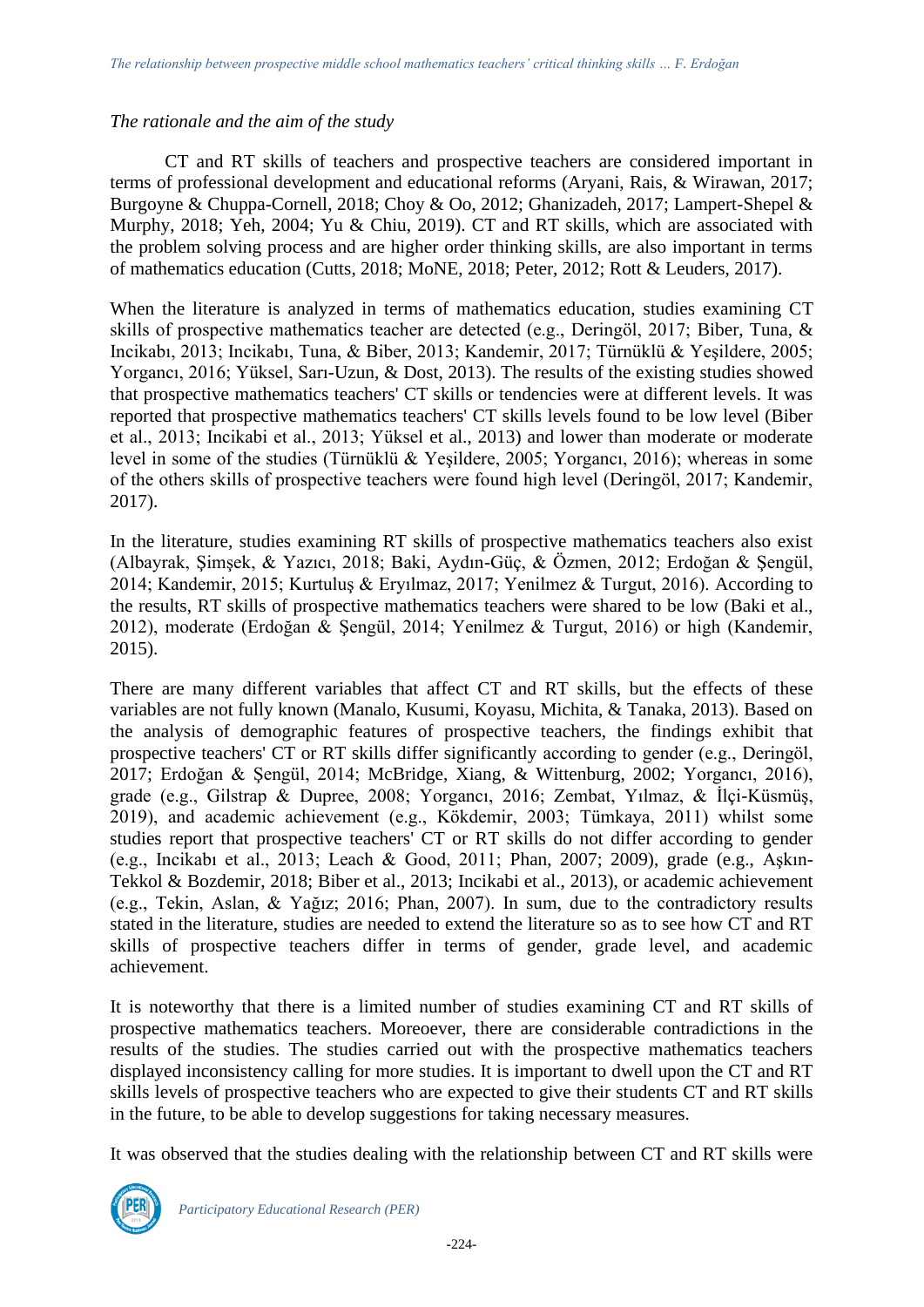carried out with prospective primary school teacher, students studying at faculties of engineering and social sciences or guidance and psychological counseling (Aşkın-Tekkol & Bozdemir, 2018; Evin-Gencel & Güzel-Candan, 2014; Göğüş, Göğüş, & Bahadır, 2019). CT and RT skills are critical and necessary skills for prospective mathematics teachers (Cutts, 2018; Inoue & Buczynski, 2011; Lampert-Shepel & Murphy, 2018; Rott & Leuders, 2017). Notwithstanding, to the best of the researcher's knowledge, there is no study in the literature addressing the relationship between CT and RT skills of prospective mathematics teachers. This situation means a gap in the literature. It would arguably uttered then that the present study then has original value with respect to mathematics teachers and their developing CT and RT skills and examining the relationship between these skills.

In this study, it was aimed to examine the relationship between CT and RT thinking skills of prospective middle school mathematics teachers. Additionally, CT and RT skills levels of prospective teachers were analyzed and compared according to the gender, grade level, and academic achievement variables. In the current study, for the general purpose, answers to the following questions were sought:

- (1) What are the levels of CT and RT skills of prospective middle school mathematics teachers?
- (2) Do the CT and RT skills differ significantly according to the gender variable?
- (3) Do the CT and RT skills differ significantly according to the grade level variable?
- (4) Do the CT and RT skills differ significantly according to the academic achievement variable?
- (5) Is there a relationship between CT and RT skills?
- (6) Do CT skills predict RT skills?

# **Method**

#### *Research design*

This study adopts one of the general survey models: relational survey model. The relational survey model intends to determine the presence and /or degree of co-variation between two and more variables (Büyüköztürk, Kılıç-Çakmak, Akgün, Karadeniz, & Demirel, 2014). The rationale behind using the relational survey model is that the relationship between CT and RT skills of prospective teachers was examined in the present study.

#### *Participants*

201 prospective middle school mathematics teachers studying in Elementary Mathematics Teacher Education Program at a state university in Eastern Anatolia region of Turkey during 2018-2019 academic year participated in this study. 147 (73%) of the participants were female and 54 (17%) were male. Participants' grades included 43% freshmen, 27% sophomores, 16% junior, and 14% senior classes. Participants' ages ranged between 18 and 23 years old. All of the participants took part in the study on a voluntary basis. Thereinafter, the researcher prefers to use 'prospective teacher' to refer prospective middle school mathematics teacher for a shorter and clearer expression.

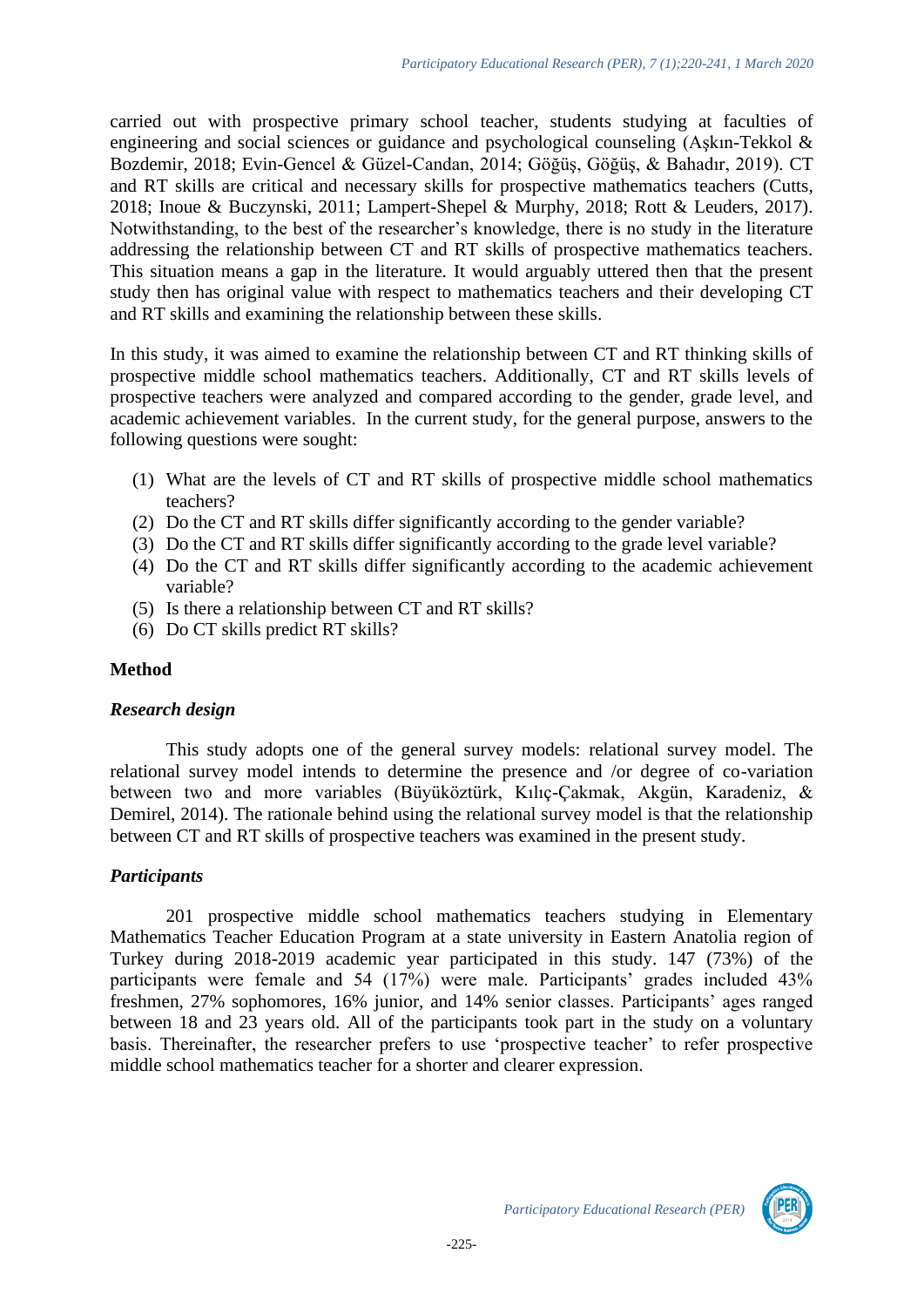#### *Data collection tools*

#### *Personal information form*

In order to obtain personal information of the prospective teachers, a demographic information form was designed. This form contains questions about gender, age, grade level, and academic achievement of the participants.

#### *Critical Thinking Standards Scale (CTSS)*

The other scale used in the present study was CTSS which was developed by Aybek, Aslan, Dinçer, and Coşkun-Arısoy (2015) to measure the CT skills of the prospective teachers. CTSS consists of three sub-dimensions (1=Depth, width and competence; 2=Precision and accuracy; 3=Importance, relevance and clarity) and 42 items. Designed as a five-point Likert-type, CTSS has 12 negative statements and the statements are reversed. Items on the scale are as "strongly agree=5, agree=4, neutral=3, disagree=2, strongly disagree=1". Cronbach's Alpha coefficient of the scale was calculated as .75 for the overall scale (Aslan et al., 2015). Furthermore, the Cronbach's Alpha coefficient of the scale was calculated as .73 for present study.

#### *Reflective Thinking Scale (RTS)*

RTS, developed by Kember et al. (2000) and adapted to Turkish by Başol and Evin-Gencel (2013) was used to measure RT skills of the prospective teachers in this study. The five-point Likert-type RTS consists of four sub-dimensions (habit, understanding, reflection and critical reflection) and 16 items. The scale has no negative statements and the items are rated as "strongly agree=5, agree=4, neutral=3, disagree=2, strongly disagree=1". The increase in the score obtained from the scale means that the prospective teacher's RT level increased. Reliability coefficient of the scale was .77 in overall scale (Başol & Evin-Gencel, 2013). In this study, it was also determined that the reliability coefficient of RTS was .76 for the overall scale. The data collection tool was applied to the prospective teachers at the end of the spring semester of the aforementioned academic year.

#### *Data analysis*

First, the normality of the distribution for CTSS and RTS scores was examined in the data analysis process. Kolmogorov-Smirnov analysis showed that the prospective teachers' scores of CTSS  $[K-S(z) = .06; p = .20 > .05]$  and RTS  $[K-S(z) = .05; p = .20 > .05]$  were in accordance with the normal distribution. Therefore, parametric tests were used in the statistical analyses.

Descriptive statistics and independent samples t-test were used to analyze the data having normal distribution. In addition to that, in the case of more than two groups, one-way analysis of variance (ANOVA) test, and Scheffe test were used to determine the group that caused the difference. The .05 significance level was accepted for all tests performed. Evaluation intervals were calculated in order to make sense of averages. Therefore, "4.20-5.00 strongly agree, 3.40-4.19 agree, 2.60-3.39 neutral, 1.80-2.59 disagree, 1.00-1.79 strongly disagree" ranges were taken into consideration in the evaluation of the average scores of CTSS and RTS. Academic achievement levels of prospective teachers were determined by considering their academic averages. Academic averages were evaluated as low if "2.50 and below", moderate if between "2.50-3.00", and high if "3.00 and above". The effect sizes for independent sample t-test and ANOVA were also calculated. The effect size statistics provide

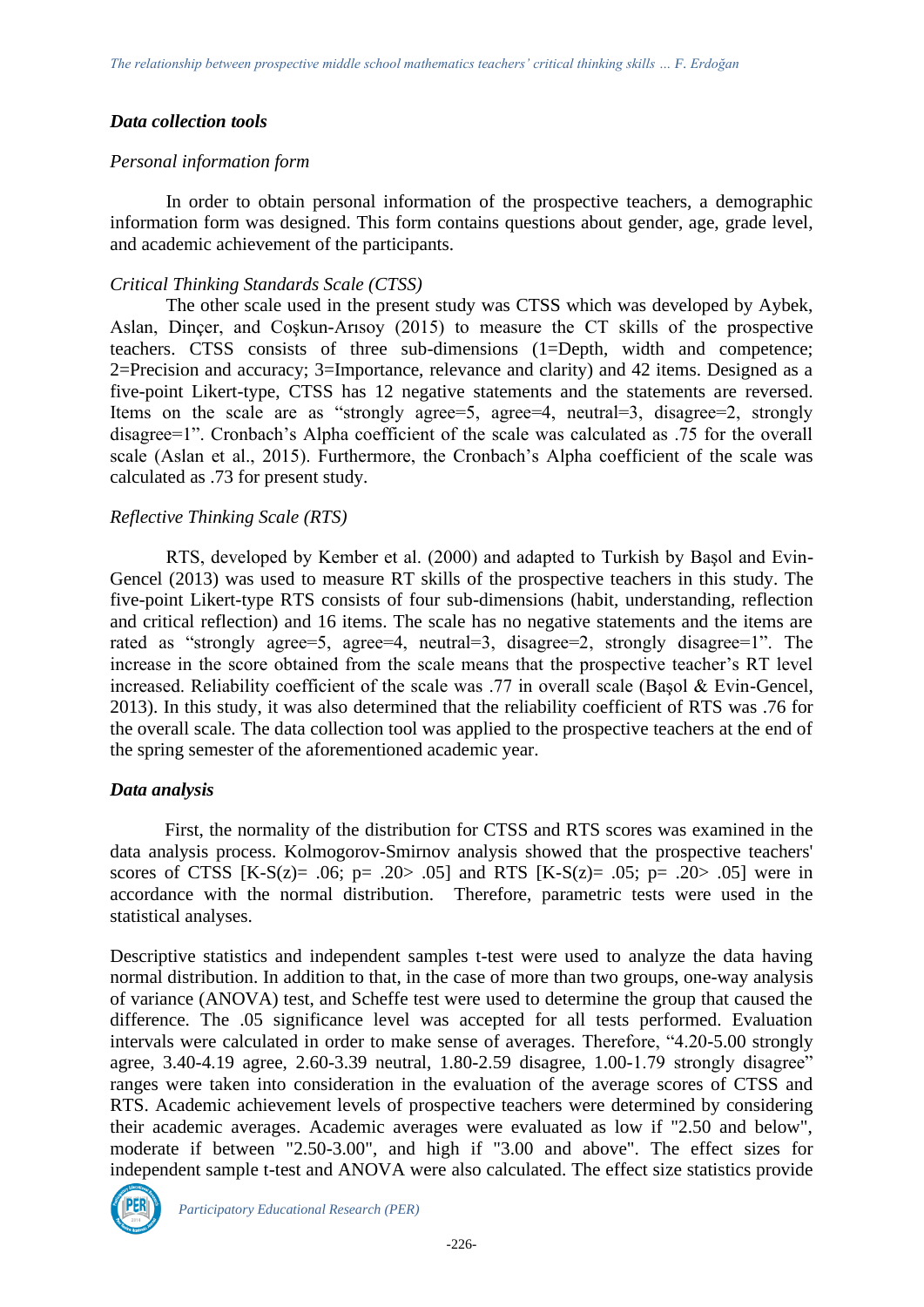information on the magnitude of the differences between groups (Pallant, 2016). To compare the groups, partial eta squared  $(\eta^2)$  effect size statistics were used. The obtained eta squared values were interpreted as  $.01$  = small effect,  $.06$  = moderate level effect,  $.14$  = big effect (Pallant, 2016).

Furthermore, the relationship between CT and RT skills of the prospective teachers was examined using correlation analysis. Correlation coefficients were interpreted as r= .10- .29 small, .30-.49 moderate, .50- 1.0 large (strong) (Pallant, 2016). Simple linear regression analysis was used to determine the extent to which the level of the prospective teachers' CT skills predicts their RT skills. Assumptions, namely extreme values, normality and linearity, were revised before the regression analysis. Accordingly, it was seen that there are no extreme values both for dependent and independent variables. The distribution of the data obtained from CTSS and RTS was recorded normal. The scatter plot was examined and a linear relationship between the dependent and independent variables was spotted. As a result of all these processes, the data set was found to meet the conditions for regression analysis.

#### **Results**

This section presents statistical analyses on the data gained from CTSS and RTS applied to prospective teachers.

#### *Results related to the first sub-problem*

Regarding the first sub-problem of the study, descriptive findings related to CT and RT skills of the prospective teachers are presented in Table 1.

| Variables           |            | $\overline{X}$ | υu     | Min          | Max            |
|---------------------|------------|----------------|--------|--------------|----------------|
| $\cap$ Tr<br>skills | າ∩1<br>∠∪⊥ | 3.63           | ر ر.   | 2 70<br>ر په | 57<br>$+ . 5.$ |
| skills<br>DТ        | 201<br>∠∪⊥ | 3.08           | $\sim$ | 1.88         | 4.38           |

**Table 1.** Descriptive statistics related to CT and RT skills of prospective teachers.

Table 1 shows that the prospective teachers' average CT skills point is 3.63 and RT skills point is 3.08. The results of the study show that prospective teachers express their opinions as "agree" regarding CTSS and "neutral" regarding RTS. This reveals that although the prospective teachers' CT skill level is high (agree), RT skill level is moderate level (neutral).

# *Results related to the second sub-problem*

Addressing the second sub-problem, independent samples t-test results, which were performed to determine whether the CT and RT skills of the prospective teachers differ according to gender, are given in Table 2.

**Table 2.** Independent samples t test results related to CT and RT skills of prospective teachers in terms of gender.

|           | Gender |     | $\boldsymbol{X}$ | Sd  | Df  |      |         |      |
|-----------|--------|-----|------------------|-----|-----|------|---------|------|
| CT skills | Female | 147 | 3.71             | .33 |     |      |         |      |
|           | Male   | 54  | 3.44             | .35 | 199 | 5.06 | $.00\,$ |      |
| RT skills | Female | 147 | 3.10             | .53 |     |      |         |      |
|           | Male   | 54  | 3.04             | .52 | 199 | .65  |         | .00. |

As revealed in Table 2, CT skills of the prospective teachers are significantly different in

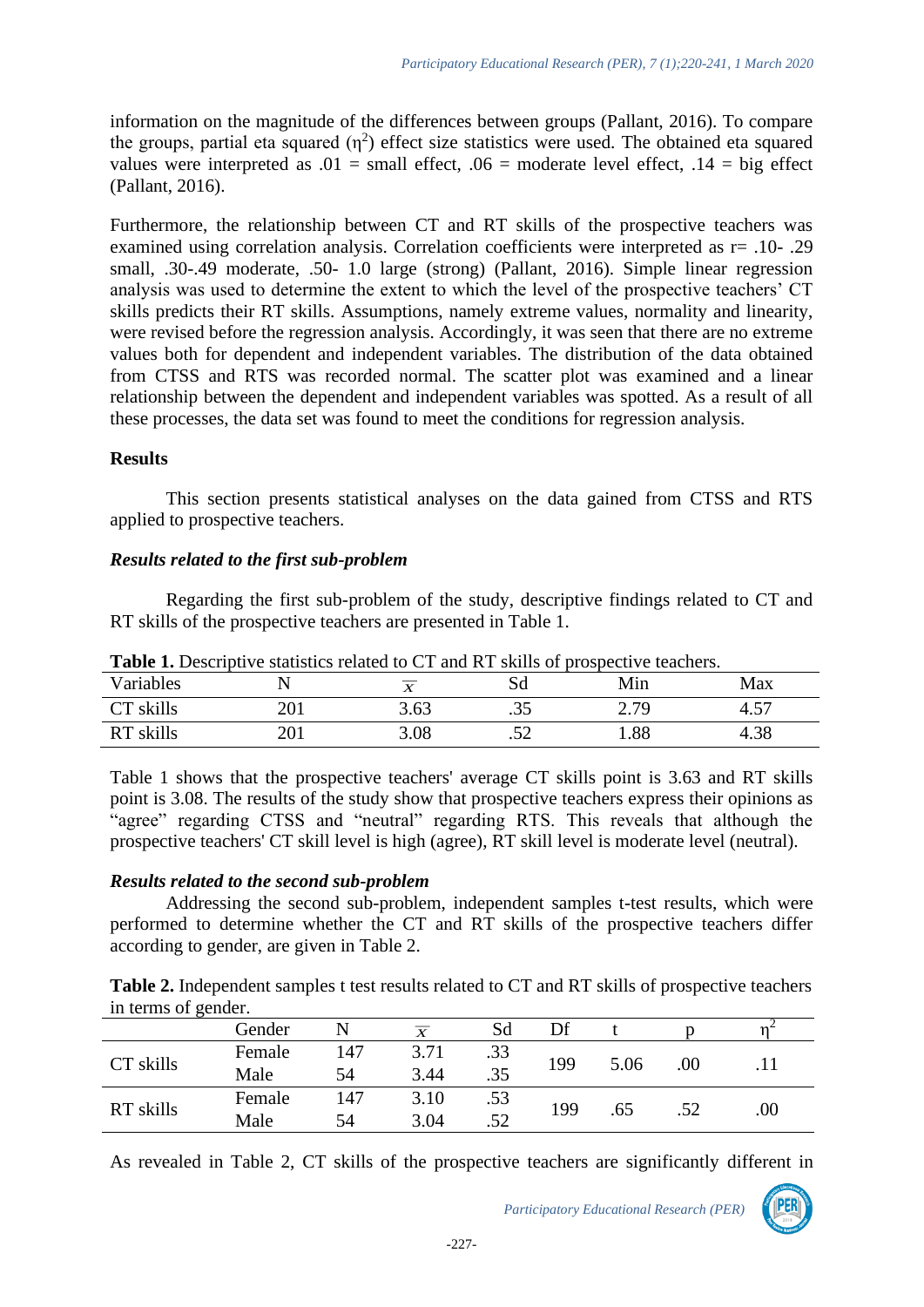terms of gender  $[t_{(199)} = 5.06; p< .05]$ . This difference in CT skills is in favour of female students. As a result, CT skills of female prospective teachers are higher than male students. Besides being significant, the magnitude of the difference in CT average scores between the groups is moderate ( $\eta^2$ = .11). According to Table 2, RT skills of the prospective teachers are not significantly different in terms of gender  $[t_{(199)} = .65; p > .05]$ . In addition, the eta squared value reveals that the magnitude of the differences between the RT point average scores regarding the gender is insignificant ( $\eta^2$ = .00).

# *Results related to the third sub-problem*

Within the scope of the third sub-problem of the study, it was investigated if the CT and RT skills of the prospective teacher vary in terms of grade level. The descriptive statistics findings of the prospective teachers' average scores for the CT and RT skills according to grade level are shown in Table 3.

| <b>Table 3.</b> Descriptive statistics results for CT and KT skills, by grade level. |             |    |                  |     |  |  |  |  |
|--------------------------------------------------------------------------------------|-------------|----|------------------|-----|--|--|--|--|
| Dependent variable                                                                   | Grade level |    | $\boldsymbol{X}$ | Sd  |  |  |  |  |
|                                                                                      |             | 48 | 3.70             | .36 |  |  |  |  |
|                                                                                      |             | 43 | 3.64             | .37 |  |  |  |  |
| CT skills                                                                            |             | 60 | 3.61             | .35 |  |  |  |  |
|                                                                                      |             | 50 | 3.59             | .33 |  |  |  |  |
|                                                                                      |             | 48 | 2.81             | .39 |  |  |  |  |
|                                                                                      |             | 43 | 2.88             | .53 |  |  |  |  |
| RT skills                                                                            |             | 60 | 3.20             | .48 |  |  |  |  |
|                                                                                      |             | 50 | 3.38             | .48 |  |  |  |  |

**Table 3.** Descriptive statistics results for CT and RT skills, by grade level.

When Table 3 is analyzed, it was determined that the average scores for the CT skills of prospective teachers were the lowest at the fourth grade level  $(\overline{x} = 3.59)$  and the highest at the first grade level ( $\overline{x}$  =3.70). Although the average scores of prospective teachers for CT skills are close to each other, it can be articulated that as the grade level increases, the average scores decrease. According to Table 3, the lowest average score for prospective teachers' RT skills was found at the first grade level ( $\bar{x}$  = 2.81). It was figured out that the highest average score was at the fourth grade level ( $\overline{x}$  =3.38). Moreover, it was found that as the grade level increased, so did the average scores for RT skills. ANOVA results of prospective teachers' scores for CT and RT skills according to grade level are presented in Table 4.

| grade level.        |                 |           |     |        |             |     |                               |
|---------------------|-----------------|-----------|-----|--------|-------------|-----|-------------------------------|
|                     | Variance source | οf<br>Sum | df  | Mean   | $\mathbf F$ | p   | $\eta^{\scriptscriptstyle A}$ |
|                     |                 | squares   |     | square |             |     |                               |
| <b>CT</b><br>skills | Between groups  | .38       | 3   | .13    | 1.02        | .38 | .02                           |
|                     | Within groups   | 24.46     | 197 | .12    |             |     |                               |
|                     | Total           | 24.84     | 200 |        |             |     |                               |
| <b>RT</b><br>skills | Between groups  | 10.55     | 3   | 3.52   | 15.61       | .00 | .19                           |
|                     | Within groups   | 44.39     | 197 | .23    |             |     |                               |
|                     | Total           | 54.95     | 200 |        |             |     |                               |

**Table 4.** ANOVA results related to CT and RT skills of prospective teachers in terms of grade level.

As seen in Table 4, there is no significant difference between prospective teachers' CT skills according to the grade level variable  $[F_{(3-197)}=1.02; p=.38>0.05]$ . In addition to not reaching a

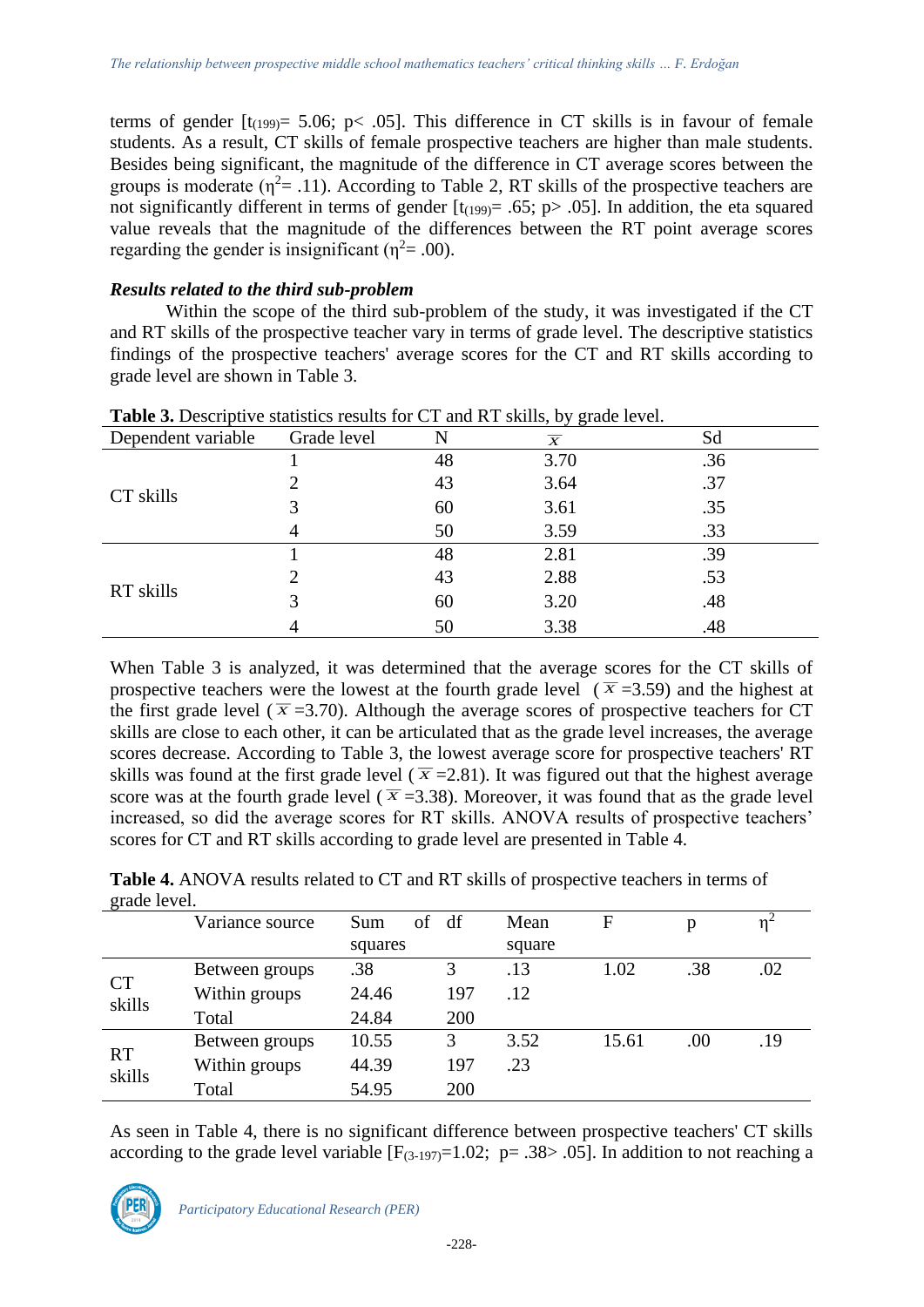statistically significant difference, it was highlighted that the size of the differences between the groups was slightly above the small level ( $\eta^2 = .02$ ). It is observed that the decrease in the CT skill points of the prospective teachers from the first grade to the fourth grade does not make a significant difference between the CT skills according to the grade level. Prospective teachers demonstrate similar characteristics in terms of CT skills. When Table 4 was analyzed, it was found out that prospective teachers' RT skills differed significantly according to grade level  $[F_{(3-197)}=15.61; p=.00<.05]$ . Along with reaching statistical significance, it is seen that the real difference in average scores between groups is high ( $\eta^2 = .19$ ). In order to determine the source of the differences, prior to the post-hoc analysis, the average scores for the RT skills provided variance homogeneity  $(F= 1.41; p= .24> .05)$ . To interpret the difference between the grades, the results of the Scheffe test given in Table 5 were examined.

| Grade(I)       | Grade(J)       | Mean<br>difference(I-J) | $\mathbf{p}$ | Difference |
|----------------|----------------|-------------------------|--------------|------------|
|                | $\overline{2}$ | $-.07$                  | .93          |            |
| 1              | 3              | $-38$                   | $.00*$       | 3 > 1      |
|                | 4              | $-.57$                  | $.00*$       | 4>1        |
|                |                | .07                     | .93          |            |
| $\overline{2}$ | 3              | $-.32$                  | $.01*$       | 3 > 2      |
|                | 4              | $-.50$                  | $.00*$       | 4 > 2      |
|                |                | .38                     | $.00*$       | 3>1        |
| 3              | 2              | .32                     | $.01*$       | 3 > 2      |
|                | 4              | $-.18$                  | .25          |            |
|                |                | .57                     | $.00*$       | 4>1        |
| $\overline{4}$ | 2              | .50                     | $.00*$       | 4 > 2      |
|                | 3              | .18                     | .25          |            |

**Table 5.** Scheffe test results related to RT skills of prospective teachers in terms of grade level.

According to the results of Scheffe test given in Table 5, RT skill point averages of third and first grade ( $p = .00 < .05$ ), third and second grade ( $p = .01 < .05$ ) prospective teachers differ significantly. This difference is in favour of third grade prospective teachers. Similarly, the RT skill point averages of the fourth and first grade (p=  $.00< .05$ ), fourth and second grade (p= .00< .05) prospective teachers differ significantly. This difference is in favour of fourth grade prospective teachers.

# *Results related to the fourth sub-problem*

Within the scope of the fourth sub-problem of the study, it was investigated whether prospective teachers' CT and RT skills differ in terms of academic achievement variable. The descriptive statistics findings of the average scores of the prospective teachers towards CT and RT skills according to the academic achievement level are shown in Table 6.

| Dependent variable | Academic achievement N |    | $\boldsymbol{x}$ | Sd  |
|--------------------|------------------------|----|------------------|-----|
|                    | level                  |    |                  |     |
|                    | Low                    |    | 3.53             |     |
| CT skills          | Moderate               | 79 | 3.53             | .35 |
|                    | High                   |    | 3 78             | .29 |

**Table 6.** Descriptive statistics results for CT and RT skills, by academic achievement level.

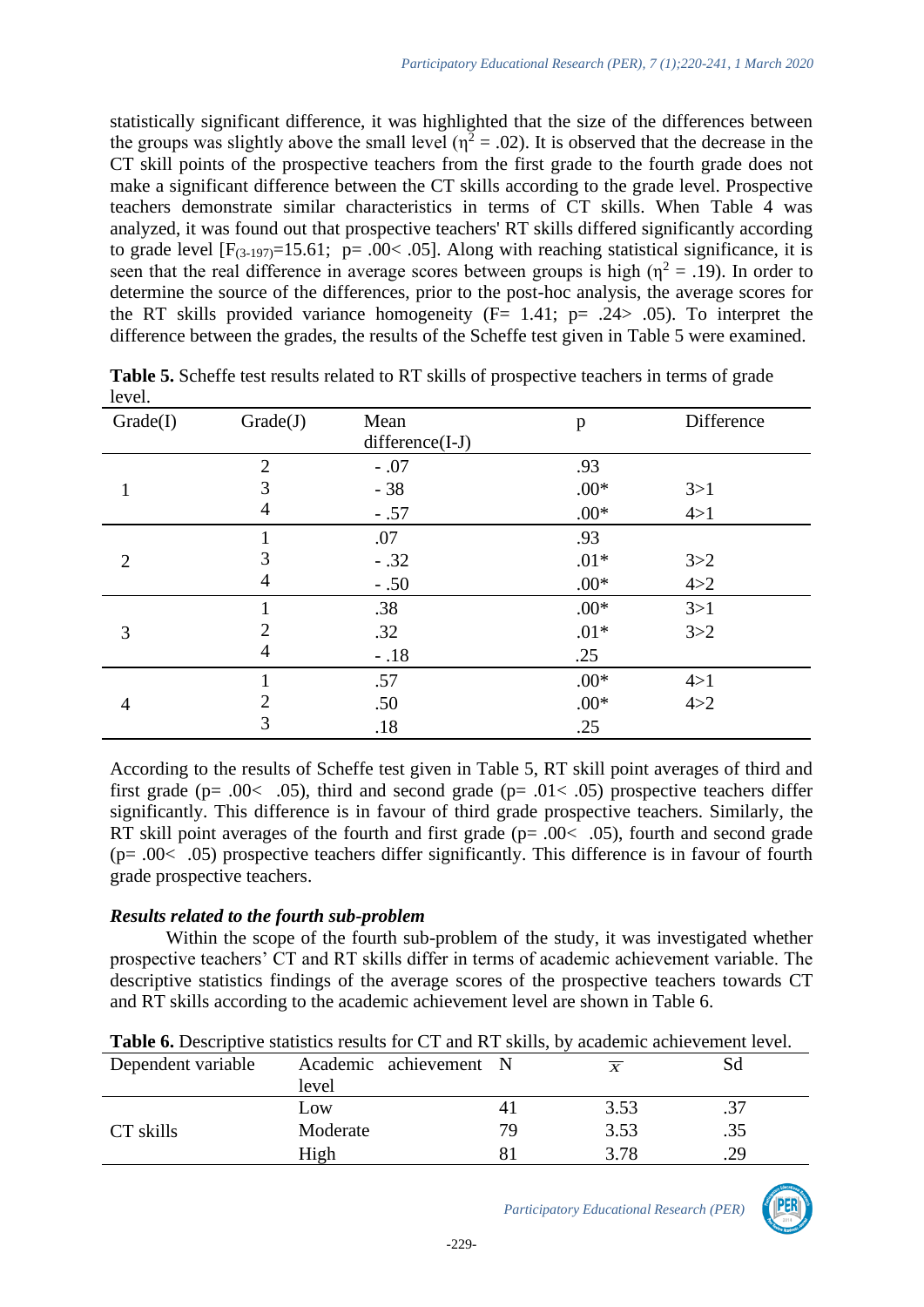|           | LOW      | 4 <sub>1</sub> | 3.08 | $\epsilon$ –<br>ر ر. |  |
|-----------|----------|----------------|------|----------------------|--|
| RT skills | Moderate | 70             | 3.01 | .55                  |  |
|           | High     | 81             | 3.16 | .47                  |  |

When Table 6 is examined, it was revealed that the prospective teachers' academic scores with high academic achievement were the highest for their CT skills ( $\bar{x}$  =3.78). The average scores of prospective teachers with low and moderate academic achievement levels for their C skills were equal ( $\bar{x}$  =3.53). It was observed that the highest average score for RT skills belongs to prospective teachers who have high academic achievement ( $\bar{x}$  =3.16). While the lowest average score for RT skill was determined among prospective teachers with moderate academic achievement ( $\bar{x}$  =3.01), the average scores of prospective teachers with low academic achievement were 3.08. ANOVA results according to the academic achievement level of the prospective teachers' CT and RT skills are presented in Table 7.

**Table 7.** ANOVA results related to CT and RT skills of prospective teachers in terms of academic achievement level.

|                     | Variance source | Sum<br>of | df  | Mean   | $\mathbf{F}$ | p   |     |
|---------------------|-----------------|-----------|-----|--------|--------------|-----|-----|
|                     |                 | squares   |     | square |              |     |     |
| <b>CT</b><br>skills | Between groups  | 3.15      | 2   | 1.58   | 14.39        | .00 | .13 |
|                     | Within groups   | 21.69     | 198 | .11    |              |     |     |
|                     | Total           | 24.84     | 200 |        |              |     |     |
| <b>RT</b><br>skills | Between groups  | .88       |     | .44    | 1.60         | .20 | .02 |
|                     | Within groups   | 54.07     | 198 | .27    |              |     |     |
|                     | Total           | 54.95     | 200 |        |              |     |     |

According to Table 6, a significant difference was diagnosed between the CT skills of prospective teachers according to the academic achievement level variable  $[F_{(2-198)}=14.39; p=$ .00< .05]. Alongside that it was observed that the effect size was slightly below the high level for the differences between the averages between the groups ( $\eta^2$  = .13). It was recognized that prospective teachers RT skills did not differ significantly according to academic achievement level  $[F_{(2-198)}=1.60; p=.20>0.05]$ . In addition, it was seen that the real difference in average scores between groups was small ( $\eta^2$  = .02). Therefore, it can be said that the RT skills of prospective teachers illustrate similar characteristics with regard to academic achievement variable. Sheffe test was applied to determine the source of the differences of prospective teachers CT skills according to academic achievement variable, and the results are given in Table 8. Together with that before applying the Scheffe test, it was determined that the average scores for the CT skills provided variance homogeneity ( $F = 2.47$ ;  $p = .09$ ) $> .05$ ).

| <b>Table 8.</b> Scheffe test results related to CT skills of prospective teachers in terms of academic |  |
|--------------------------------------------------------------------------------------------------------|--|
| achievement level.                                                                                     |  |

| $A$ chievement(I) | $\text{Achievement}(J)$ | Mean difference $(I - p)$ |        | Difference    |
|-------------------|-------------------------|---------------------------|--------|---------------|
|                   |                         | J                         |        |               |
|                   | Moderate                | .00                       | .99    |               |
| Low               | High                    | $-.25$                    | $.00*$ | High>Low      |
| Moderate          | Low                     | $-.00$                    | .99    |               |
|                   | High                    | $-.26$                    | $.00*$ | High>Moderate |
| High              | Low                     | .25                       | $.00*$ | High>Low      |
|                   | Moderate                |                           |        |               |

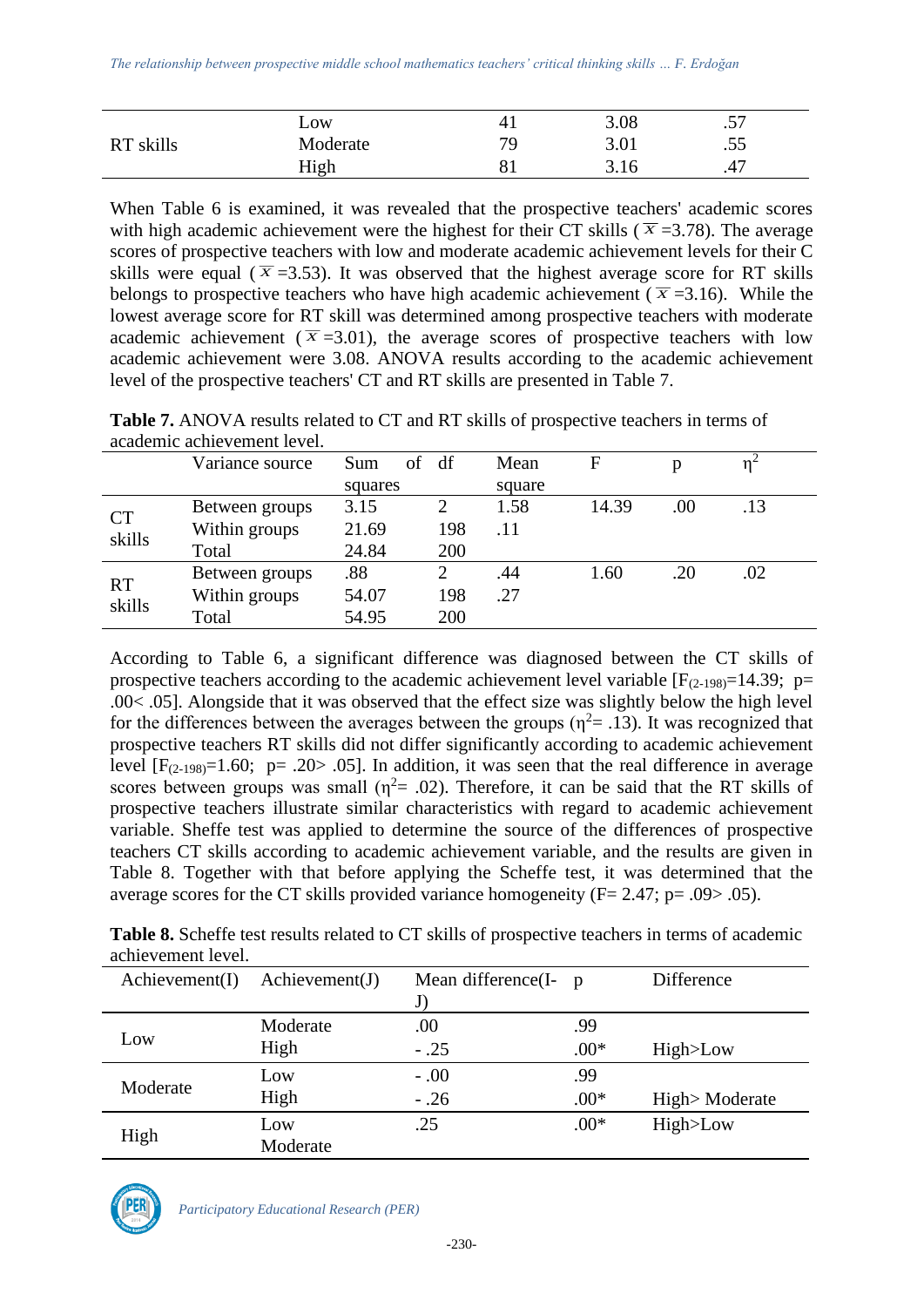According to the results of Scheffe test given in Table 8, a significant difference was found between the CT skills of the prospective teachers who had academic achievement at high and low level (p=  $.00<$   $.05$ ); high and moderate level (p=  $.00<$   $.05$ ). This difference is in favor of prospective teachers who have a high level of academic achievement.

### *Results related to the fifth sub-problem*

Considering the fifth sub-problem, the relationship between CT and RT skills of the prospective teachers was determined by Pearson Correlation Coefficient Test (Table 9).

**Table 9.** Pearson correlation test results between prospective teachers' CT and RT skills.

|                                           |                         | RT skills |  |
|-------------------------------------------|-------------------------|-----------|--|
| CT skills                                 |                         | .493**    |  |
|                                           |                         | .000      |  |
|                                           |                         | 201       |  |
| $\cdots$<br>$\sim$ $\sim$<br>$\mathbf{1}$ | $\sqrt{1 + 0.11}$<br>-1 |           |  |

\*\* Correlation is significant at .01 level.

Table 9 points out that there is a positive, significant and moderate relationship between CT skills and RT skills of the prospective teachers ( $r = .493$ ;  $p = .00 < .01$ ). Thus, it can be said that as the prospective teachers' CT skills augment, so do their RT skills.

### *Results related to the sixth sub-problem*

For the sixth sub-problem, simple linear regression analysis was performed to determine whether CT skills of the prospective teachers predicted RT skills, and the results are presented in Table 10.

| <b>Table 10.</b> Simple linear regression analysis results on CT skills predicting RT skills. |                                          |     |      |    |      |     |  |  |  |
|-----------------------------------------------------------------------------------------------|------------------------------------------|-----|------|----|------|-----|--|--|--|
|                                                                                               | Predicted variable Predicting variable B |     | Se s |    |      |     |  |  |  |
|                                                                                               |                                          |     |      |    |      |     |  |  |  |
| RT skills                                                                                     | <b>Static</b>                            | .42 | .34  |    | 1.25 | .21 |  |  |  |
|                                                                                               | CT skills                                | 73  | 09   | 49 | 7.99 | .00 |  |  |  |
| $R = .49$ $R^2 = .24$                                                                         | $F_{(1-199)} = 63.76$ p= $.00 < .001$    |     |      |    |      |     |  |  |  |

As seen in Table 10, the prospective teachers' CT skills are the significant predictors of their RT skills (R = .49, R<sup>2</sup> = .24, p< .01). It was found that CT skills explained 24% of the variance related to RT skills. A significant relationship was identified between CT and RT skills  $[F(1-199) = 63.76, p = .00 < .001]$ . The beta value ( $\beta = .49$ ) indicates that this relationship is positive. In relation to the result of the regression analysis, the regression equation predicting the RT skills is as follows:

 $(RT \, skills) = .73x(CT \, skills) + .42$ 

#### **Discussion and conclusion**

In this study, the relationship between CT and RT skills of prospective teachers was investigated. In addition, CT and RT skill levels of prospective teachers and whether these skills differ according to gender, grade level, and academic achievement level were analyzed. In the findings of the study, it was discerned that the CT skill levels of prospective teachers were high level (agree). In the literature it is reported that results of various sort are reached for the CT skill levels of prospective mathematics teachers. First of all, the result of the

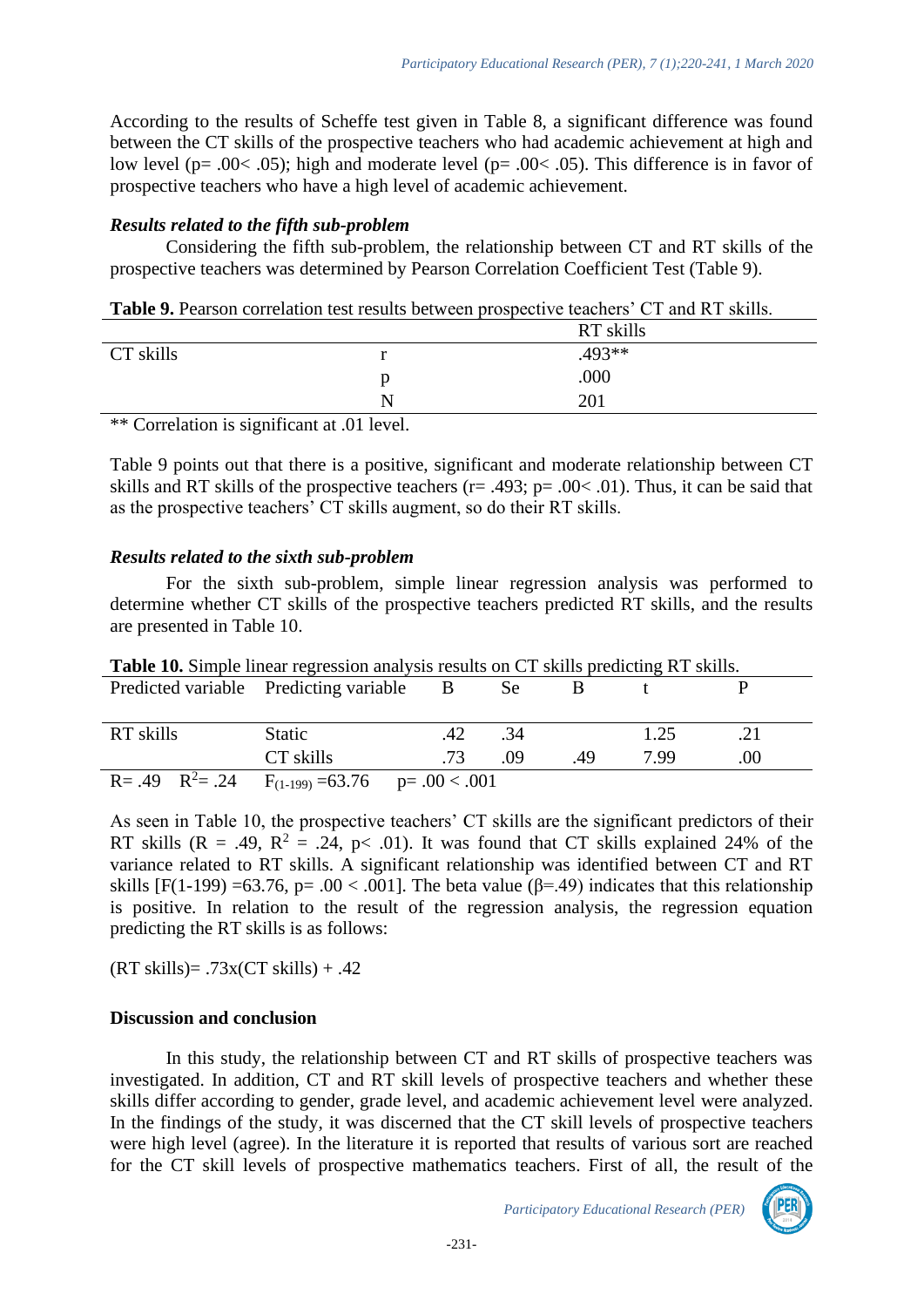current study coincides with the results of the studies by Deringöl (2017) and Kandemir (2017). In their studies, the researchers concluded that the CT levels of prospective middle school mathematics teachers were high. Similarly, Türnüklü and Yeşildere (2005) determined that the CT skills levels of prospective teachers were above the moderate level. However, the study results differ from the ones showing that the prospective teachers' CT skills are low or moderate (Biber et al., 2013; Incikabi et al., 2013; Yorgancı, 2016; Yüksel et al., 2013). This difference between study results appear remarkable. It is thought that this difference may result from the measurement tool used or the characteristics of the sample group. A metaanalysis study to determine these differences will provide important contributions to the literature.

As a result of the present study, it was determined that the RT skills of prospective teachers were at a moderate level (neutral). According to this result obtained in the study, it is thought that prospective teachers' RT skills are not as high as desired, and RT skills should be improved since RT skills of prospective teachers can play an effective role on mathematical applications in classroom environment (Sezer, 2008; Suhaimi, Shahrill, Tengah, & Abbas, 2016). This result of the study is consistent with the previous study findings (Baki et al., 2002; Erdoğan & Şengül, 2014; Ng & Tan, 2006; Rogers, 2002; Yenilmez & Turgut, 2016). Baki et al. (2002) and Ng and Tan (2006) found that prospective teachers' RT skills were low in the problem solving process. Similar to this study, Rodgers (2002) arrived at the conclusion that the RT skills of prospective teachers were not sufficient. In the studies that are compatible with the results of this study, it was determined that the RT skills of the prospective teachers are at a moderate level. Notwithstanding, Kandemir (2015) noticed that prospective teachers' RT skills were at a high level. It is thought that this difference may arise from other reasons, such as the personal characteristics of the sample group. It then can be concluded that more studies need to be done about prospective mathematics teachers' RT skills.

Other important results obtained in the study were related to how the CT and RT skills of prospective teachers differ according to the gender variable. According to the findings of the study, the CT skills of female prospective teachers were significantly higher than those of males. Likewise the effect size for this significant difference was moderate. Regarding this result, the study supports the findings of the others, which demonstrated that the female prospective teachers' RT skills were higher than male (Biber et al., 2013; Deringöl, 2017; McBridge et al., 2002; Yorgancı, 2016). According to gender, the finding of prospective teachers' differentiation of CT skills is compatible with Erdem and Yazıcıoğlu's (2015) study result where the gender variable is a meaningful predictor of the prospective teachers' CT skills. Nevertheless in some studies, CT skills of prospective teachers did not differ significantly according to gender (Incikabı et al., 2013; Kandemir, 2017; Leach & Good, 2011; Sarpkaya-Aktaş & Ünlü, 2013; Yüksel et al., 2013). In these studies, the CT skills of prospective teachers according to the gender variable did not vary significantly, but the CT skills of females were higher than the males. King, Wood, and Mines (1990) found that CT skills of male were significantly higher than female. Researchers explain this situation by expressing that different educational experiences encourage men to think critically better.

According to another result of the study, prospective teachers' RT skills did not differ significantly according to gender. This result of the study shows parallelism with the results of the other studies, which speculate that the prospective teachers' RT skills do not differ according to the gender variable (Kandemir, 2015; Phan, 2006; 2007; 2009). Contrarily in some studies, it was determined that female teachers' RT skills were significantly higher than

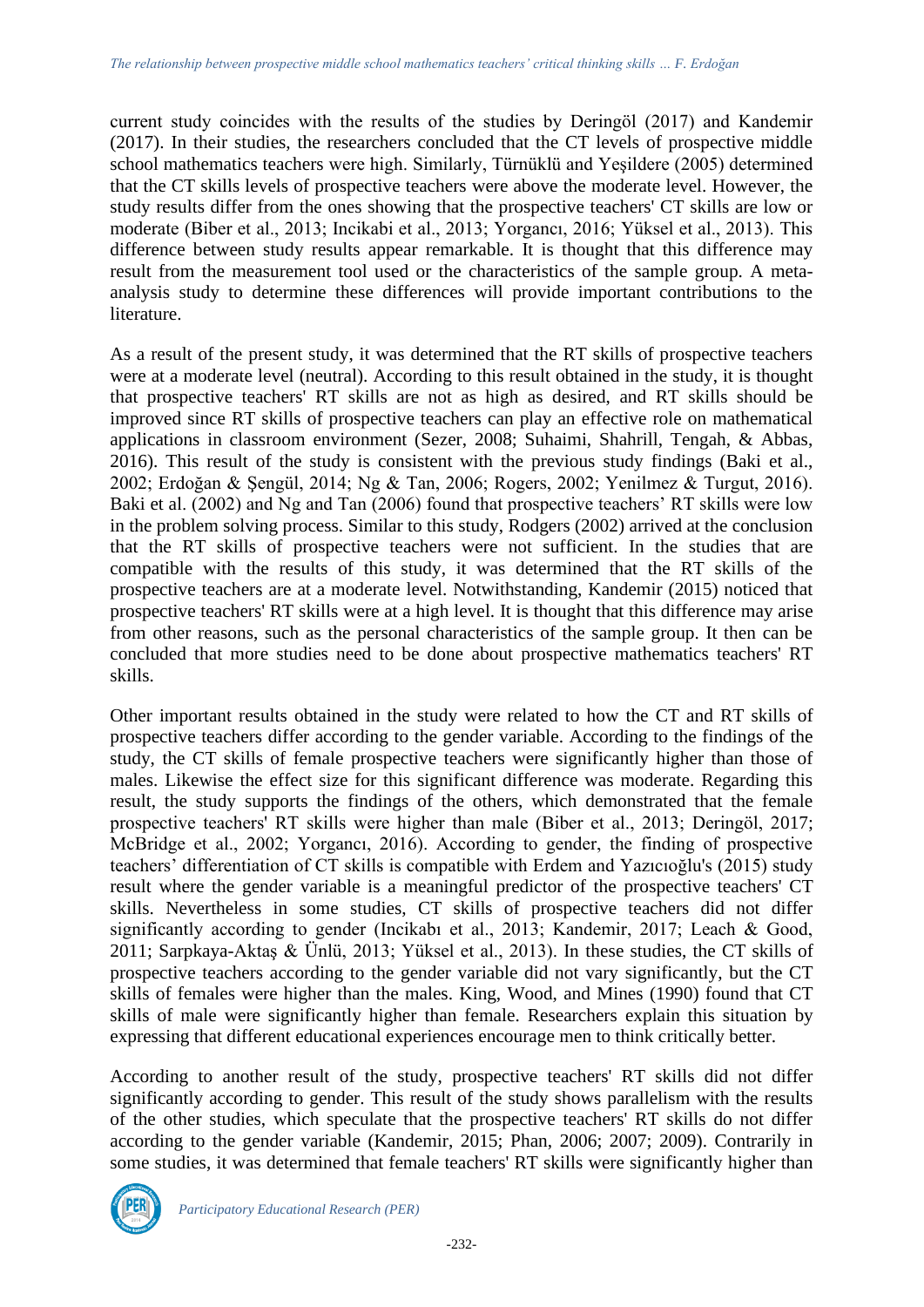men (Erdoğan & Şengül, 2014; Gilstrap & Dupree 2008; Tripp, 2011). Phan (2009) stated in his study that institutional cultures can affect the RT skills of female and male prospective teachers. Therefrom, it is difficult to generalize whether the gender variable makes a difference on RT skills. A meta-analysis study on this subject can contribute to the literature.

According to the other findings, there was no significant difference between the CT skills of prospective teachers according to the grade level variable. It is a remarkable result of the study that the prospective teachers' CT skills does not differ significantly according to the grade variable. In the study, it was expected that a difference would emerge in favor of prospective teachers studying in the fourth grade as prospective teachers would be knowledgeable about CT and CT skills would improve thanks to the courses taken until the last year of their education. In teacher training programs, the absence of a course related to CT might have led to such a result. Another reason may be related to the teaching style of academics at the university for the strategies used in learning environments play a role in the development of the CT skill (McMillan, 1987). Tsui (1999) stated that teachers mostly use learning and teaching strategies that focus on students' cognitive development. In addition to these, the following are enlisted as the obstacles for the development of CT: its requiring rather complex mental processes, the existence of problem situations, insufficient space in lessons (King et al., 1990), and instructors' not using teaching methods that improve higher order thinking (Halpern, 2014). It would be fair to say that starting from primary school to the university education obstacles are inherent in the development of individuals' CT skills. This result of the study is compatible with the results of the studies, which share that the prospective teachers' CT skills do not differ according to the grade level variable. In their studies Biber et al. (2013), Incikabi et al. (2013), Sarpkaya-Aktaş and Ünlü (2013), and Yüksel et al. (2013), showed that prospective mathematics teachers' CT skills did not differ significantly from grade level. Besides, Erdem and Yazıcıoğlu (2015) stated that grade level is not a significant predictor of prospective teachers' CT skills. There are also studies whose results in terms of grade level variable are incompatible with the results obtained in the recent study (e.g., Gilstrap & Dupree, 2008; Kandemir, 2017; Shin, Lee, Ha, & Kin, 2006; Yorgancı, 2016). In these studies, a significant difference was found in the CT skills of prospective teachers according to the grade level variable.

In light of the analysis of the data obtained from the study, a statistically significant difference was found between the RT skills of prospective teachers according to their grade levels. According to the grade level, the RT skill of the prospective teachers showed an increasing tendency, from the first grade to the fourth grade. The RT skills of third grade prospective teachers were significantly higher than both first and second grade prospective teachers. In a similar fashion, RT skills of fourth grade prospective teachers were found to be significantly higher than both first and second grade prospective teachers. According to the grade level, it is believed that the courses such as special teaching methods, school experiment, and teaching practice that prospective mathematics teachers encounter in the third and fourth grades, can indeed be effective in differentiating the RT skills of prospective teachers. The content of these courses necessitate that prospective teachers are active participants carrying out observations and gaining teaching experience by presenting a course. In all respects for the development of RT, the active participation of the individual in the learning process is vital (Alakawi, 2018; Pretorius et al., 2017). It also includes questioning RT experiences (Choy & Oo, 2012).

This result of the study is in line with the study result of Zembat et al. (2019), who determined that RT skills of prospective teachers differ according to grade level. In like manner, this

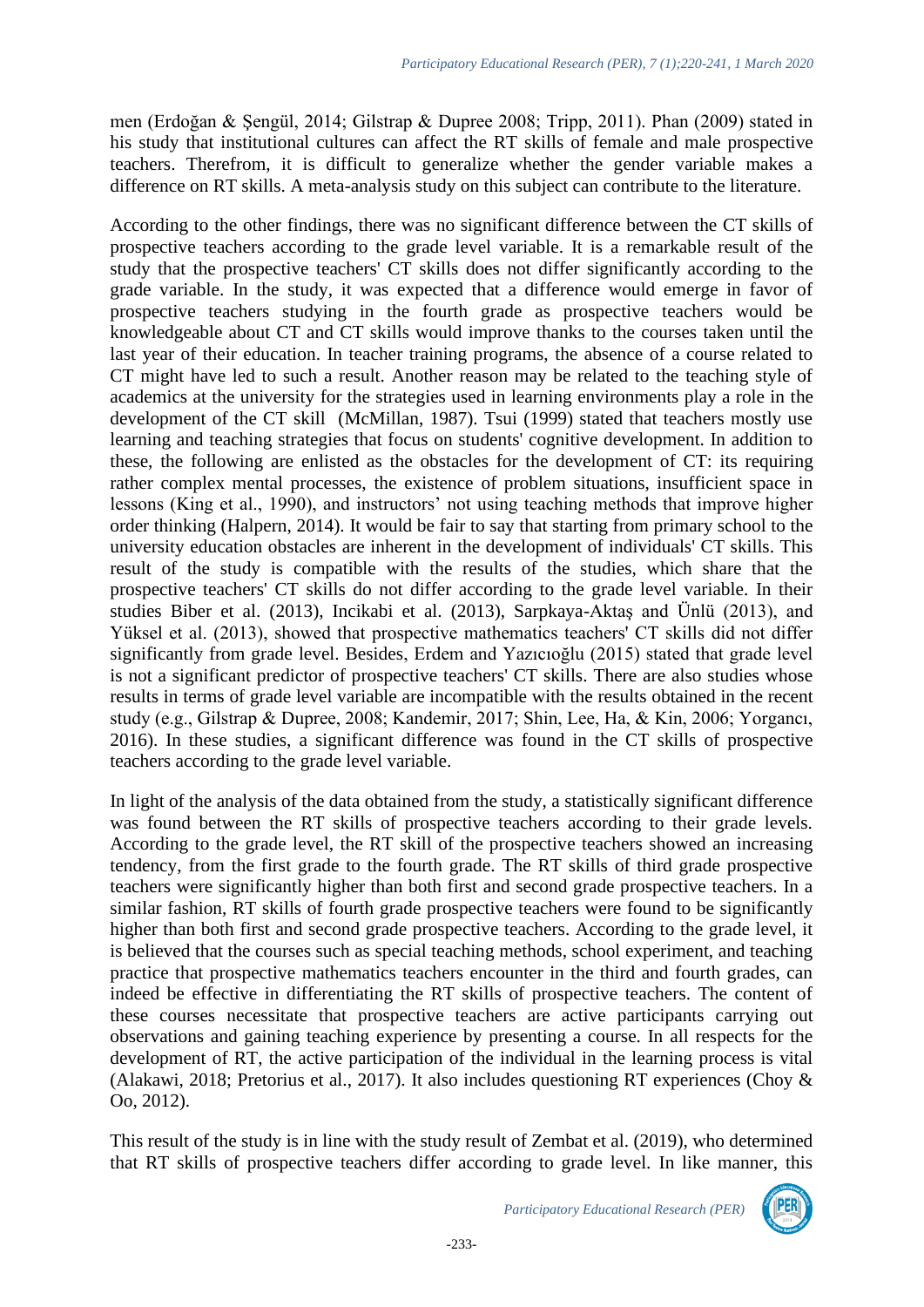result of the study differs from the results of the others, which indicate that the prospective teachers' RT skills do not differ according to the grade level (e.g., Aşkın-Tekkol & Bozdemir, 2018; Aydın & Çelik, 2013; Elmalı & Balkan-Kıyıcı, 2018; Uluçınar-Sağır, Aslan, Bertiz, & Öner-Armağan, 2016). In previous studies, prospective teachers being in different branches other than mathematics branch can be considered as the reason for this difference in study results.

Another result that emerged in this study pertains to the fourth sub-problem of the study: There is a significant difference between prospective teachers' academic achievement levels and CT skills. CT skills of prospective teachers with high academic achievement are significantly higher than prospective teachers with low and moderate academic achievement. This result of the study is consistent with the results of Kökdemir (2003), and Tümkaya (2011). Kökdemir (2003) manifested that there is a linear relationship between academic achievement and CT. Accordingly, as the CT score of university students increases, academic achievement will increase. Tümkaya (2011), on the other hand, found that the CT skills of university students differ significantly in favor of successful students. Ennis (1996) stated features depicting CT such as analytics, curiosity, self-confidence, increased academic achievement. This result reached in the study contradicts with study result of Tekin et al. (2016) who determined that CT tendencies of science prospective teacher did not differ significantly according to academic achievement variable. It is thought that study results may differ due to reasons such as the branch of the sample group and the courses taken in undergraduate education.

According to another result reached in the study, no statistically significant difference was found between the prospective teachers' academic achievement levels and RT skills. Based on this result of the study, it can be said that the academic achievement parameter is not a factor in the RT skills of prospective teachers. The result of Phan's (2007) study supports this argument. In a longitudinal study conducted by Phan (2007) beginning from the first year of the education of mathematics students, RT did not change depending on academic achievement. Burgoyne and Chuppa-Cornell (2018) emphasize that RT skills are beneficial to teachers in terms of personal and professional development. RT is a necessary skill as well as professional development, social life and many other areas of life (Collin, Karsenti, & Komis, 2013). Based on all these views, it can be said that RT is a skill that all prospective teachers should have, regardless of academic achievement level.

Regarding the fifth sub-problem of the study, a positive, moderate and significant relationship was found between the CT and RT skills of the prospective teachers. Based on this result, it can be said that prospective teachers with high CT skills may also have high RT skills. This result of the study supports the findings of the study, which showed that the CT and RT skills differed together (Aşkın-Tekkol & Bozdemir, 2018; Colley, Bilics, & Lerch, 2012; Evin-Gencel & Güzel-Candan, 2014).

Regression analysis related to the sixth sub-problem of the study showed that the CT skills constitute the variable that explains the RT skills. This finding theoretically supports the similarities expressed for the two thinking skills. Wilson and Jan (1993) once defined the CT and RT skills as overlapping skills. These study results support the study results, which reveal that CT enriches RT (Leung & Kember, 2003; Mezirow, 1991; Phan 2009; 2011, Yost et al., 2000). The results of this study also coincide with the findings of the study showing that CT skills are a significant predictor of RT skills (Evin-Gencel & Güzel-Candan, 2014; Göğüş et al., 2019). On the other hand, Ghanizadeh (2017) states that, contrary to the result of this

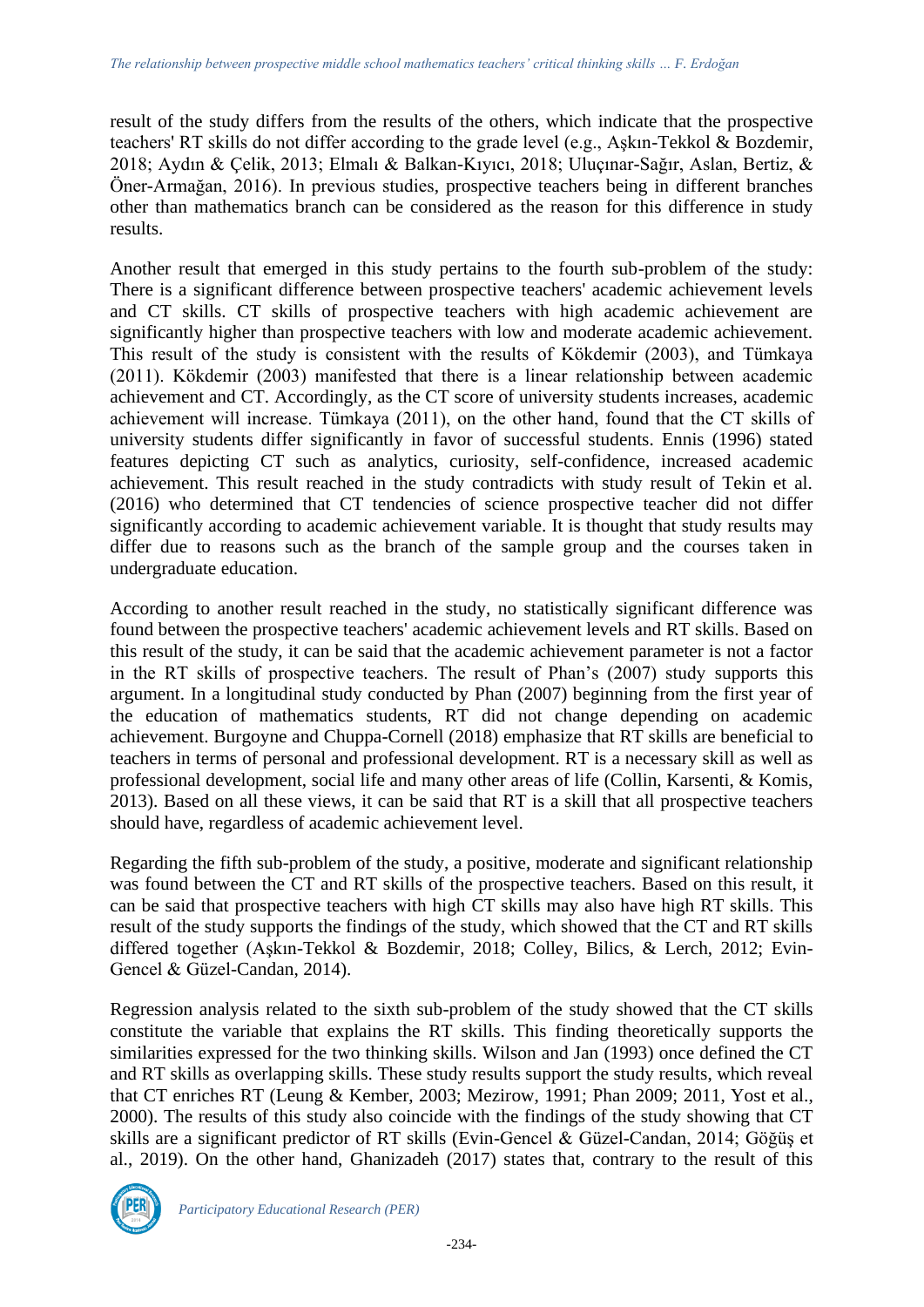study, RT predicts CT.

### **Limitations and recommendations**

Prospective teachers will learn to question their experiences as they develop RT skills. Bearing in mind this when they start teaching, they can improve their teaching practices in their classrooms (Hayden & Chiu, 2015; Yu & Chiu, 2019). Similarly, CT skills of prospective teachers can develop through monitoring, evaluating and reflecting on the problem solving process (Rott & Leuders, 2017). In this context, it is recommended to include theoretical and applied undergraduate courses in education faculties that foster CT and RT skills; models and strategies to support their development to the fullest extent.

In this study, the CT and RT skills of prospective teachers are examined according to the gender, grade and academic achievement variables, which make up the limitation of the study. Therefore, CT and RT skills of prospective teachers can be examined according to some other variables (e.g., book reading rate, parents' education level and so on). It is recommended to conduct meta-analysis studies examining how prospective teachers differentiate according to CT and RT skill levels, gender, grade level variable.

In this study, it was investigated whether CT skills predicted RT skills. By examining CT and RT together, these variables can be targeted for future research, such as mathematics achievement, mathematics self-concept, metacognition, self-regulation. In addition, examining the relationship of these variables in different universes and samples will be a continuation of the study. Last but not the least in studies in which CT and RT skills are to be examined, a need for in-depth interpretation of quantitative data by means of qualitative data in the form of mixed research patterns is obvious.

Since the study is carried out on prospective teachers, similar studies in the future can be carried out on different samples such as primary, middle, or high school students and teachers. Thus, the generalizability of the results can also be examined. In recent years, it is emphasized that the skills of CT and RT in medical education are necessary skills in both teaching and treating processes (Forrest, 2008). In future studies, the model results can be compared by repeating the research this time through students studying in different fields such as medical education and engineering.

# **References**

- Agustan, S., Juniati, D., & Siswono, T. Y. E. (2016). *Reflective thinking in solving an algebra problem: a case study of field independent-prospective teacher.* Retrieved from http://iopscience.iop.org/article/10.1088/1742-6596/893/1/012002/pdf.
- Aizikovitsh, E., & Amit, M. (2010). Evaluating an infusion approach to the teaching of critical thinking skills through mathematics. *Procedia-Social and Behavioral Sciences, 2*(1), 3818–3822.
- Aizikovitsh-Udi, E., & Cheng, D. (2015). Developing critical thinking skills from dispositions to abilities: Mathematics education from early childhood to high school. *Creative Education, 6,* 455-462.
- Alakawi, K. M. (2018). Reflective teaching methodology in pre-service education: Theory and practice. In K. M. Alakawi (Ed.), *Fostering reflective teaching practice in preservice education* (pp.1-24). Pennsylvania: Igi Global. doi: 10.4018/978-1-5225-2963- 7.ch001.

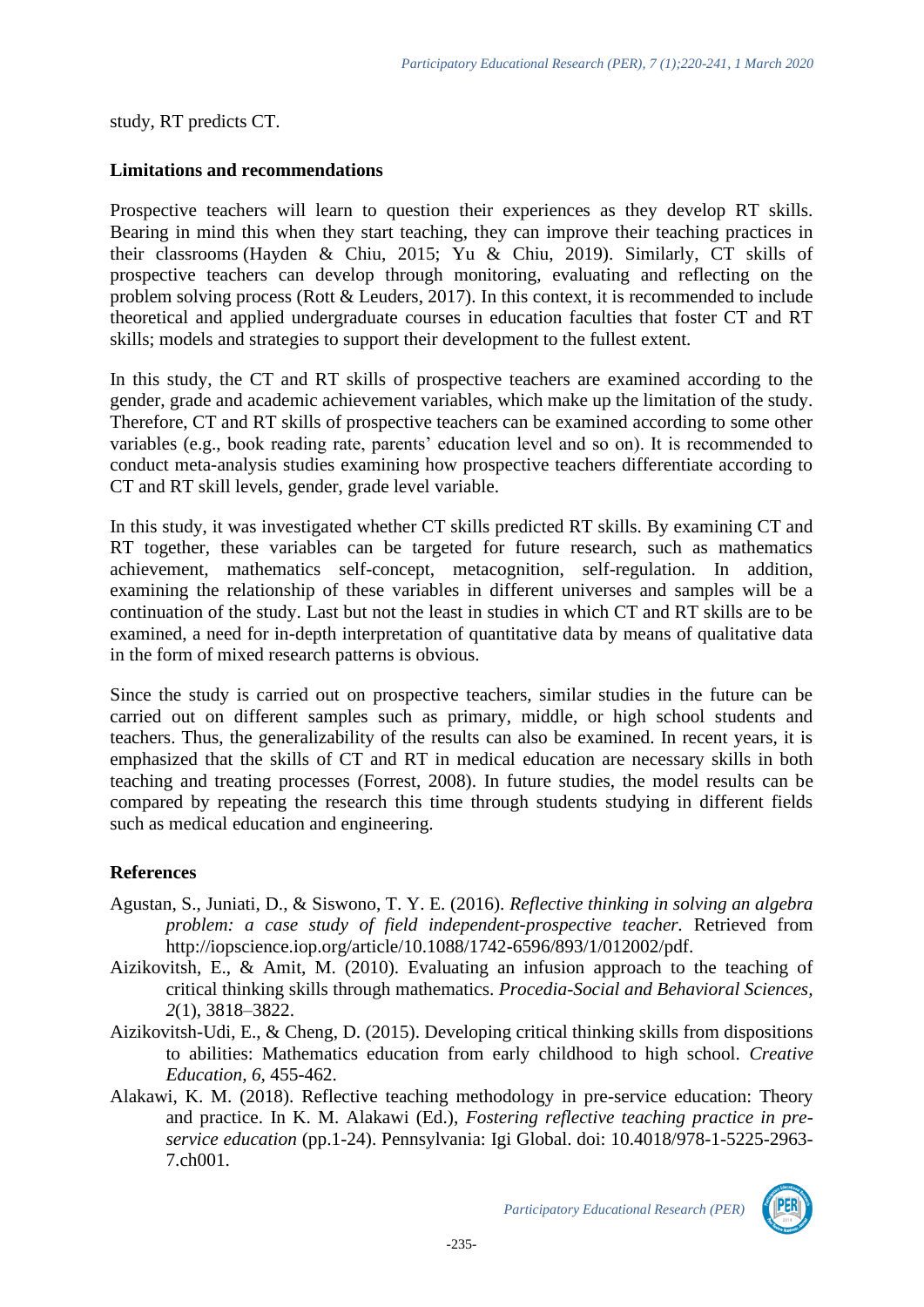- Albayrak, M., Simsek, M., & Yazici, N. (2018). The predictive power to mathematical success of belief and reflective thinking for problem solving. *Journal of Human Sciences*, *15*(2), 807-815. doi:10.14687/jhs.v15i2.5141.
- Aryani, F., Rais, M., & Wirawan, H. (2017). Reflective learning model in improving student critical thinking skills. *Global Journal of Engineering Education, 19*(1), 19-23.
- Aşkın-Tekkol, İ., & Bozdemir, H. (2018). An investigation of reflective thinking tendencies and critical thinking skills of teacher candidates. *Kastamonu Education Journal*, *26*(6), 1897-1907. doi: 10.24106/kefdergi.2211.
- Aybek, B., Aslan, S., Dincer, S., & Arısoy, B. C. (2015). Critical thinking standards scale for the teacher candidates: study of validity and reliability. *Educational Administration: Theory and Practice*, *21*(1), 25-50.
- Aydın, M., & Çelik, T. (2013). The prospective teacher' opinions relating reflective thinking skill. *Pamukkale University Journal of Education, 34*, 169-181.
- Baki, A., Güç, F. A., & Özmen, Z. M. (2012). The investigation of pre-service mathematic teachers' reflective thinking skills toward problem solving. *International Journal of Curriculum and Instructional Studies, 2*(3), 59-72.
- Başol, G., & Evin-Gencel, İ. (2013). Reflective Thinking Scale: A validity and reliability study. *Educational Sciences: Theory & Practice*, *13*(2), 929-946.
- Biber, A. C, Tuna, A., & İncikabi, L. (2013). An investigation of critical thinking dispositions of mathematics teacher candidates. *Educational Research, 4*(2), 109-117.
- Bigge, M. L., & Shermis, S. S. (1999). *Learning theories for teachers.* New York: Longman.
- Burgoyne, M. B., & Chuppa-Cornell, K. (2018). If I tried this idea again: Developing faculty professional growth through reflective practice. *Reflective Practice, 19*(6), 818–831.
- Büyüköztürk, Ş., Kılıç-Çakmak, E., Akgün, Ö., E., Karadeniz, Ş., & Demirel, F. (2014). *Bilimsel araştırma yöntemleri [Scientific research methods].* Ankara: Pegem Publ.
- Choy, S. C., & Oo, P. S. (2012). Reflective thinking and teaching practices: A precursor for incorporating critical thinking into the classroom. *International Journal of Instruction, 5*(1), 167-182.
- Chukwuyenum, A. N. (2013). Impact of critical thinking on performance in mathematics among senior secondary school students in Lagos State. *Journal of Research & Method in Education, 3*(5), 18-25.
- Colley, B. M., Bilics, A. R., & Lerch, C. M. (2012). Reflection: A key component to thinking critically. *The Canadian Journal for the Scholarship of Teaching and Learning, 3*(1), 1-19.
- Collin, S., Karsenti, T., & Komis, V. (2013). Reflective practice in initial teacher training: Critiques and perspectives. *Reflective Practice, 14*(1), 104–117.
- Cutts, A. D. (2018). *The effects of an assignment that incorporated reading, writing, discourse, and reflection for honors advanced algebra students: A quasi-experimental study.* (Unpublished doctoral thesis). Valdosta State University, Georgia Valdosta.
- Deringöl, Y. (2017). Determining critical thinking standards of teacher candidates. *Igdır University Journal of Social Sciences, 13,* 44-65.
- Dewey, J. (1933). *How we think.* Boston: Heath & CO.
- Elmalı, Ş., & Balkan-Kıyıcı, F. (2018). Prospective science teachers' tendecies of reflective thinking and views about reflective thinking. *Elementary Education Online, 17*(3), 1706-1718.
- Ennis, R. H. (1996). *Critical thinking.* Upper Saddle River, NJ: Prentice-Hall.
- Erdem, A. R., & Yazıcıoğlu, A. (2015). The relation between teacher candidates' ability of solving problems and critical thinking. *OPUS-International Journal of Society Researches, 5*(9), 27-41.

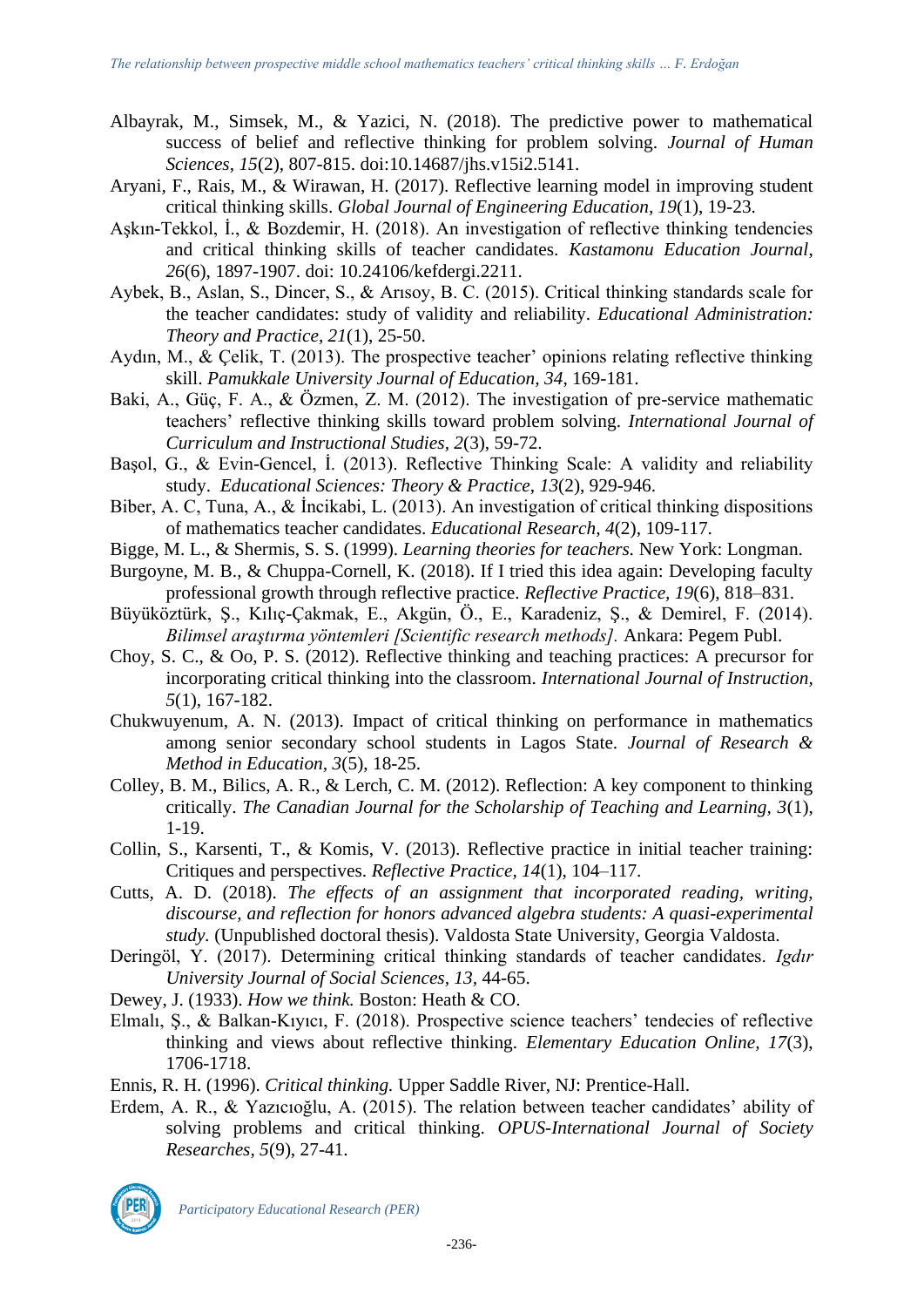- Erdogan, F. (2019). Effect of cooperative learning supported by reflective thinking activities on students' critical thinking skills. *Eurasian Journal of Educational Research, 19*(80), 89-112.
- Erdoğan, F., & Şengül, S., (2014). The investigation of pre-service elementary mathematics teachers' reflective thinking levels. *E-AJI (Asian Journal of Instruction), 2*(1(special)), 18-30.
- Evin-Gencel, İ., & Güzel-Candan, D. (2014). Investigation of critical thinking tendency and reflective thinking levels of teacher candidates. *International Journal of Curriculum and Instructional Studies, 4*(8), 55-68.
- Forrest, M. E. S. (2008). On becoming a critically reflective practitioner. *Health Information and Libraries Journal, 25*(3), 229-232.
- Ghanizadeh, A. (2017). The interplay between reflective thinking, critical thinking, selfmonitoring, and academic achievement in higher education. *Higher Education, 74*(1), 101-114.
- Gibbons, J., & Gray, M. (2004). Critical thinking as integral to social work practice. *Journal of Teaching in Social Work,* 24 (1/2), 19-38.
- Gilstrap, D. L., & Dupree, J. (2008). A regression model of predictor variables on critical reflection in the classroom: Integration of the Critical Incident Questionnaire and the framework for reflective thinking. *The Journal of Academic Librarianship*, *34*(6), 469-481.
- Göğüş, A., Göğüş, N. G., & Bahadır, E. (2019). Intersections between critical thinking skills and reflective thinking skills toward problem solving. *Pamukkale University Journal of Education, 1-19.*doi: 10.9779/pauefd.526407.
- Gray, A. (2016). *The 10 skills you need to thrive in the fourth industrial revolution***.** Retrieved from https://www.weforum.org/agenda/2016/01/the-10-skills-you-need-to-thrive-inthe-fourth-industrial-revolution.
- Halpern, D. F. (2014). *Thought and knowledge: An introduction to critical thinking*. Hillsdale, NJ: Lawrence Earlbaum Associates.
- Han, H. S., & Brown, E. T. (2013). Effects of critical thinking intervention for early childhood teacher candidates. *The Teacher Educator, 48*(2), 110-127.
- Hatton, N., & Smith, D. (1995). Reflection in teacher education: Towards definition and implementation. *Teaching and Teacher Education, 11*(1), 33–49.
- Hayden, H. E., & Chiu, M. M. (2015). Reflective teaching via a problem exploration-teaching adaptations-resolution cycle: A mixed methods study of pre-service teachers' reflective notes. *Journal of Mixed Methods Research, 9*(2), 133-153. doi:10.1177/1558689813509027.
- Incikabi, L., Tuna, A., & Biber, A. C. (2013). An analysis of mathematics teacher candidates' critical thinking dispositions and their logical thinking skills. *Journal of International Education Research, 9*(3), 257–267.
- Inoue, N., & Buczynski, S. (2011). You asked open-ended questions, now what? Understanding the nature of stumbling blocks in teaching inquiry lessons. *The Mathematics Educator, 20*(2), 10–23.
- Jones, K. A. (2003). Making the case for the case method in graduate social work education. *Journal of Teaching in Social Work, 23*(1/2), 183-200.
- Kandemir, M. A. (2015). The investigatıon of preservice mathematics and primary education teachers' reflective thinking levels according to some variables. *Education Sciences, 10*(4), 253-275.
- Kandemir, M. A. (2017). Investigation of critical thinking tendency levels of classroom and elementary mathematics teacher candidates in terms of some variables. *Turkish Studies, 12*(6), 453-474.

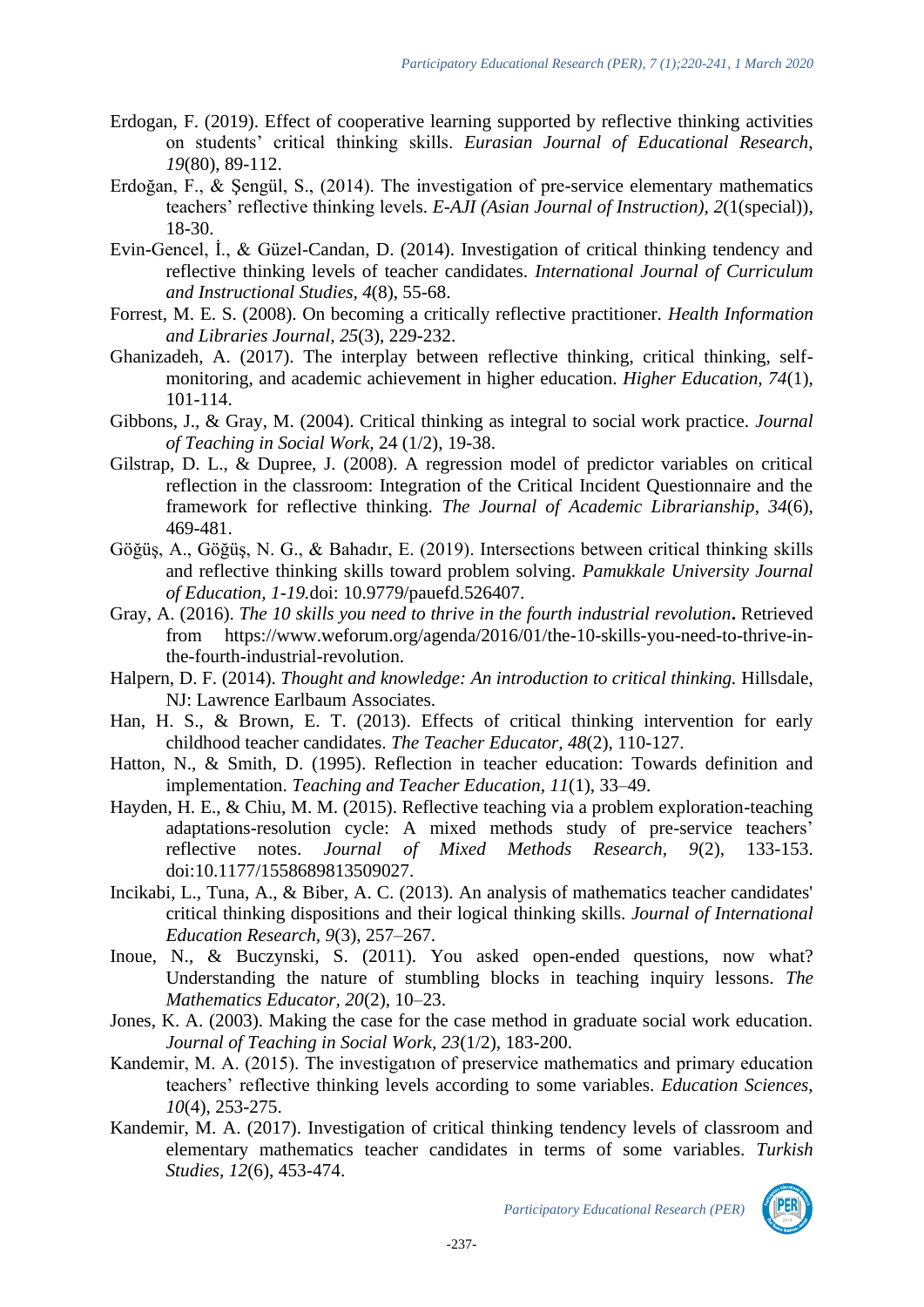- Kember, D., McKay, J., Sinclair, K., & Frances, Y. W. (2008). A four-category scheme for coding and assessing the level of reflection in written work. *Assessment Evaluation in Higher Education*, *33*(4), 369-379.
- Khan, M. I. (2014). Reflection in initial teacher education: Case for a comprehensive framework. *FWU Journal of Social Sciences, 8*(2), 8-15.
- Kızılkaya, G., & Aşkar, P. (2009). The development of a Reflective Thinking Skill Scale towards Problem Solving. *Education and Science, 34*(154), 82-92.
- King, P. M., Wood, P. K., & Mines, R. A. (1990).Critical thinking among college and graduate students. *Review of Higher Education*, *13*, 167–186.
- Kökdemir, D. (2003). *Decision making and problem solving under uncertainty.* (Unpublished doctoral thesis). Ankara University, Ankara.
- Kramarski, B., Weiss, I., & Sharon, S. (2013). Generic versus context-specific prompts for supporting selfregulation in mathematical problem solving among students with low or high prior knowledge. *Journal of Cognitive Education and Psychology, 12*(2), 197- 214.
- Kuhn, D. (1990). *Developmental perspectives on teaching and learning thinking skills*. New York: Jossey-Bass.
- Kurt, M. (2018). Quality in reflective thinking: Elicitation and classification of reflective acts. *Quality & Quantity, 52,* 247–259. doi:10.1007/s11135-017-0609-1.
- Kurtuluş, A., & Eryılmaz, A. (2017). The relationship between reflective thinking skills based on problem solving and flow experiences in mathematics. *Journal of Theoretical Educational Science, 10*(3), 349-365.
- Lampert-Shepel, E., & Murphy, C. (2018). Learning to reflect: Teachers' mastery and development of mediational means and psychological tools of reflective practice. *Journal of Cognitive Education and Psychology*, *17*(3), 278-300.
- Leach, B. T. & Good, D. W. (2011). Critical thinking skills as related to university students' gender and academic discipline, *International Journal of Humanities and Social Science*, *1*(21), 100-106.
- Leung, D. Y. P., & Kember, D. (2003). The relationship between approaches to learning and reflection upon practice. *Educational Psychology*, *23*, 61-71.
- Manalo, E., Kusumi, T., Koyasu, M., Michita, Y., & Tanaka, Y. (2013). To what extent do culture-related factors influence university students' critical thinking use? *Thinking Skills and Creativity*, *10,* 121-132.
- McBride, R. E., Xiang, P., & Wittenburg, D. (2002). Dispositions toward critical thinking: The preservice teacher's perspective. *Teachers and Teaching: Theory and practice*, *8*(1), 29-40.
- McMillan, J. H. (1987). Enhancing college student critical thinking: A review of studies. *Research of Higher Education*, 26, 3-29.
- Mezirow, J. (1991). *Transformative dimensions in adult learning*. San Francisco: Jossey‑Bass.
- Ministry of National Education (2017). *General competencies of teaching profession.* Ankara: General Directorate of Teacher Training and Development.
- Ministry of National Education. (2018). Mathematics curriculum (Primary and secondary 1, 2, 3, 4, 5, 6, 7 and 8th grades)]*.* Ankara: MoNE Publ.
- National Board for Professional Teaching Standards. (2016). *What teachers should know and be able to do*. Retrieved from [http://accomplishedteacher.org/proposition-4/.](http://accomplishedteacher.org/proposition-4/)
- Ng, C. S., & Tan, C. (2006). Investigating Singapore pre-service teachers' ill-structured problem-solving processes in an asynchronous online environment: Implications for reflective thinking. *New Horizons in Education 54*, 1–15.



*Participatory Educational Research (PER)*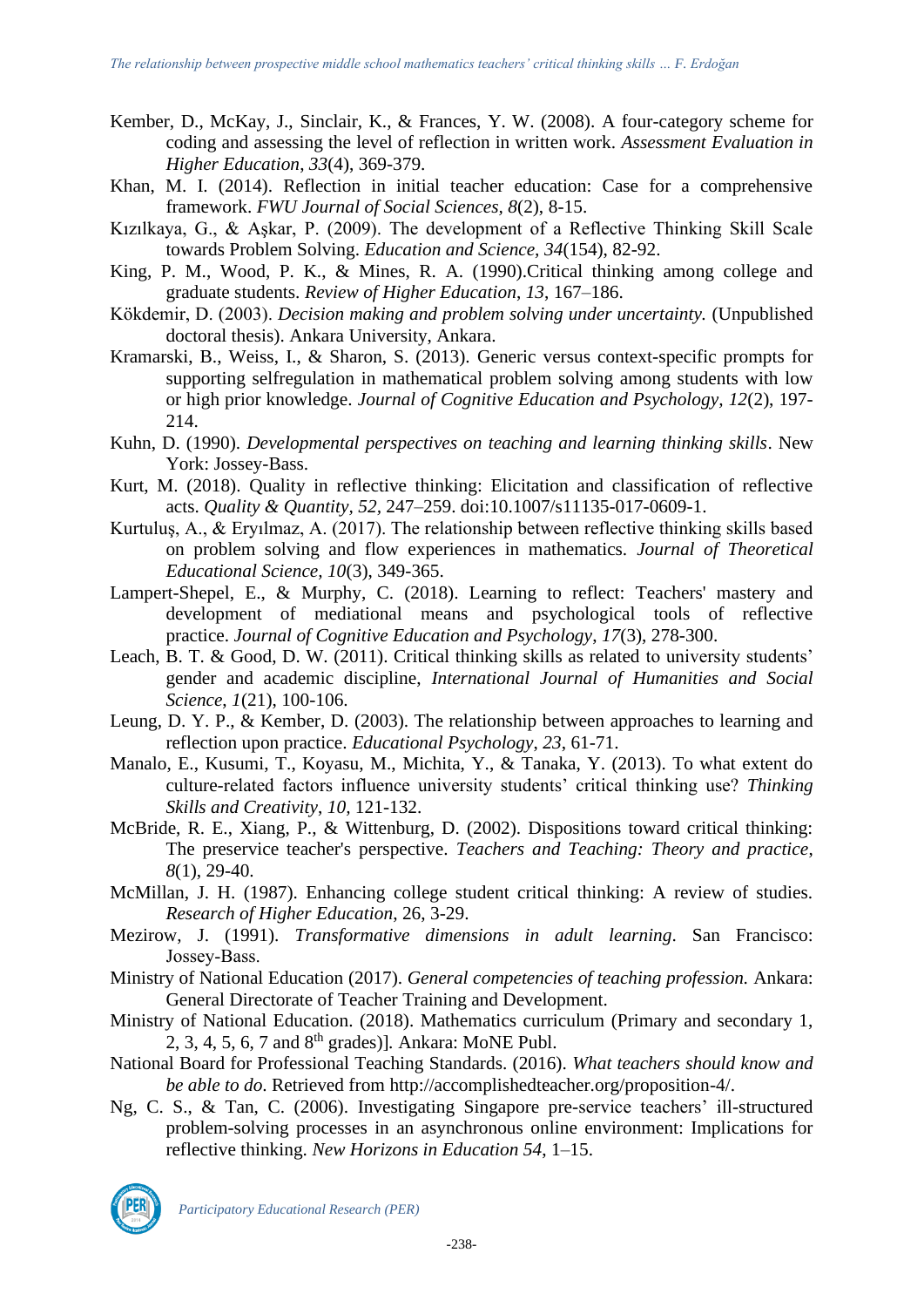- Nosich, G. M. (2009). *Learning to think things through: A guide to critical thinking across the curriculum* (3rd ed.). Upper Saddle River, NJ: Pearson.
- OECD (2017). *PISA 2015 results (Volume V): Collaborative problem solving, PISA*. Paris: OECD Publishing.
- Palinussa, A. L. (2013). Students' critical mathematical thinking skills and character: Experiments for junior high school students through realistic mathematics education culture-based. *Journal on Mathematics Education, 4*(1), 75-94.
- Pallant, J. (2016). *SPSS survival manual: A step by step guide to data analysis using SPSS program* (6th Edition). London: McGraw-Hill Ediucation.
- Paul, R., & Elder, L. (2008). Critical thinking: The nuts and bolts of education. *Optometric Education, 33,* 88-91.
- Peter, E. (2012). Critical thinking: essence for teaching mathematics and mathematics problem solving skills. *African Journal of Mathematics and Computer Science Research*, *5*(3), 39-43.
- Phan, H. P. (2006). Examination of student learning approaches, reflective thinking, and epistemological beliefs: A latent variables approach. *E. Journal of Research in Educational Psychology, 4*(3), 577–610.
- Phan, H. P. (2007). Examination of student learning approaches, reflective thinking, and selfefficacy beliefs at the University of the South Pacific: A path analysis approach. *Educational Psychology, 27,* 789–806.
- Phan, H. P. (2009). Exploring students' reflective thinking practice, deep processing strategies, effort, and achievement goal orientations. *Educational Psychology, 29*(3), 297–313.
- Phan, H. P. (2011). Deep processing strategies and critical thinking: Developmental trajectories using latent growth analyses. *The Journal of Educational Research, 104*(4), 283-294.
- Pretorius, L., & Ford, A. (2016). Reflection for learning: Teaching reflective practice at the beginning of university study. *International Journal of Teaching and Learning in Higher Education, 28*(2), 241-253.
- Pretorius, L., van Mourik, G. P., & Barratt, C. (2017). Student choice and higher-order thinking: Using a novel flexible assessment regime combined with critical thinking activities to encourage the development of higher order thinking. *International Journal of Teaching and Learning in Higher Education, 29*(2), 389-401.
- Rainbolt, G. W., & Dwyer, S. L. (2012). *Critical thinking the art of argument*. Canada: Wadsworth Cengage learning.
- Rodgers, C. (2002). Defining reflection: Another look at John Dewey and reflective thinking. *Teachers College Record, 104 (4),* 842-866.
- Rott, B., & Leuders, T. (2017). Mathematical competencies in higher education: Epistemological beliefs and critical thinking in different strands of pre-service teacher education. *Journal for Educational Research Online, 9*(2), 115–136.
- Sarpkaya-Aktaş, G. S., & Ünlü, M. (2013). Critical thinking skills of teacher candidates of elementary mathematics. *ProcediaSocial and Behavioral Sciences, 93,* 831-835.
- Schön, D. (1987). *Educating the reflective practitioner: Toward a new design for teaching and learning in the professions.* San Francisco: Jossey Bass.
- Sezer, R. (2008). Integration of critical thinking skills into elementary school teacher education courses in mathematics. *Education, 128,* 349–362.
- Shin, K. R., Lee, .J. H., Ha, J. Y., & Kim, K. H. (2006). Critical thinking tendencies in baccalaureate nursing students. *Journal of Advanced Nursing*, *56*(2), 182–189.

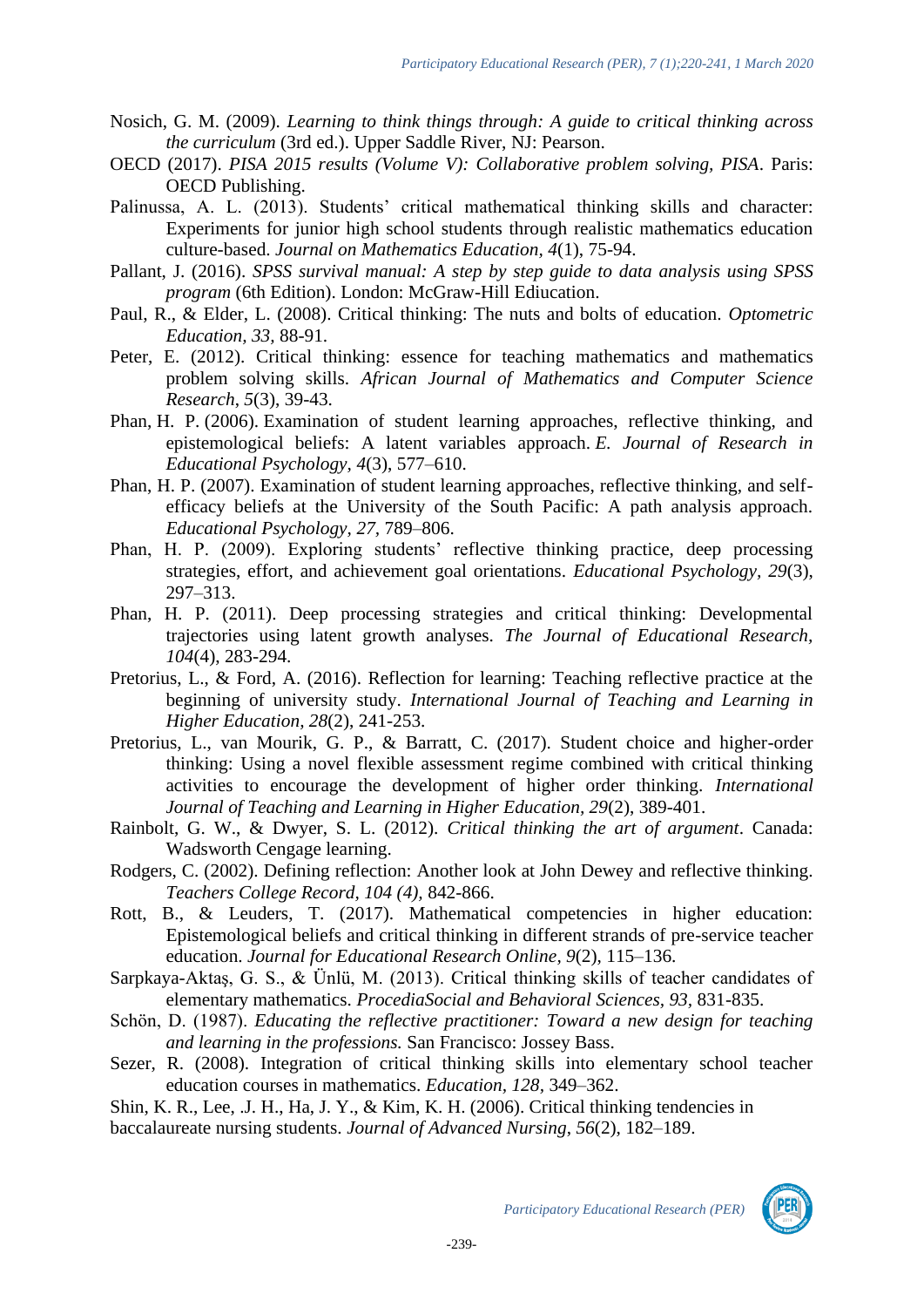- Su, H. F., Ricci, F. A., & Mnatsakanian, M. (2016). Mathematical teaching strategies: Pathways to critical thinking and metacognition. *Journal of Research in Education and Science (IJRES), 2*(1), 190-200.
- Suhaimi, Z., Shahrill, M., Tengah, K. A., & Abbas, N. A. H. (2016). Incorporating the use of writing-to-learn strategy in grade 10 mathematics lessons: The students' perspectives. *Journal of Mathematics Education at Teachers College*, *7*(2), 11-20.
- Sumarna, N., & Herman, T. (2017). The increase of critical thinking skills through mathematical investigation approach. *IOP Conf. Series: Journal of Physics: Conf. Series 812*(2017) 012067*,* 1-8.
- Tekin, N., Aslan, O., & Yağız, D. (2016). Investigation of pre-service science teachers' scientific literacy level and critical thinking tendency. *Amasya Education Journal*, 5(1), 23-50. doi:10.17539/aej.76710.
- Tiruneh, D. T., Verburgh, A., & Elen, J. (2014). Effectiveness of critical thinking instruction in higher education: a systematic review of intervention studies. *Higher Education Studies, 4*(1), 1-17.
- Tripp, D. (2011). *Critical incidents in teaching (classic edition): Developing professional judgment*. Routledge.
- Tsui, L. (1999). Courses and instruction affecting critical thinking. *Research in higher education*, *40*(2), 185-200.
- Tümkaya, S. (2011). Comparison of college science major students' learning styles and critical thinking disposition. *Journal of Kırşehir Education Faculty, 12*(3), 215-234.
- Türnüklü, E. B., & Yeşildere, S. (2005). A profile from turkey: critical thinking dispositions and abilities of pre-service mathematics teachers of 11-13 year. *Ankara University Journal of Educational Sciences, 38* (2), 167-185.
- Uluçınar-Sağır, Ş., Aslan, O., Bertiz, H., & Öner-Armağan, F. (2016). Investigation of the relationship between pre-service science teachers' perceived self-efficacy in science teaching and disposition toward reflective thinking. *European Journal of Science and Mathematics Education, 4*(3), 331–344.
- Widana, I. W., Parwata, I. M. Y., Parmithi, N. N., Jayantika, I. G. A. T., Sukendra, K., & Sumandya, I. W. (2018). Higher order thinking skills assessment towards critical thinking on mathematics lesson. *International Journal of Social Sciences and Humanities, 2*(1), 24-32. [doi:10.29332/ijssh.v2n1.74.](https://doi.org/10.29332/ijssh.v2n1.74)
- Williams, R. L. (2005). Targeting critical thinking within teacher education: The potential impact on society. *The Teacher Educator, 40,* 63–187.
- Wilson, J., & Jan, W. L. (1993). Thinking for Themselves: Developing Strategies for Learning. Armadale: Eleanor Curtain Publishing.
- Yeh, Y. (2004). Nurturing reflective teaching during critical thinking instruction in a computer simulation program. *Computers and Education, 42,* 181–194.
- Yenilmez, K., & Turgut, M. (2016). Relationship between prospective middle school mathematics teachers' logical and reflective thinking skills. *Journal of Educational and Instructional Studies in the World*, *6*(4), 15-20
- Yorgancı, S. (2016). Critical thinking dispositions of pre-service mathematics teachers. *Participatory Educational Research, 3*(3), 36-46.
- Yost, D. S., Sentner, S. M., & Forlenza-Bailey, A. (2000). An examination of the construct of critical reflection: Implications for teacher education programming in the 21st century. *Journal of Teacher Education, 51*(1), 39–49.
- Yu, W. M. (2018). Critical incidents as a reflective tool for professional development: An experience with in-service teachers. *Reflective Practice, 19*(6), 763–776. doi:10.1080/14623943.2018.1539652.



*Participatory Educational Research (PER)*